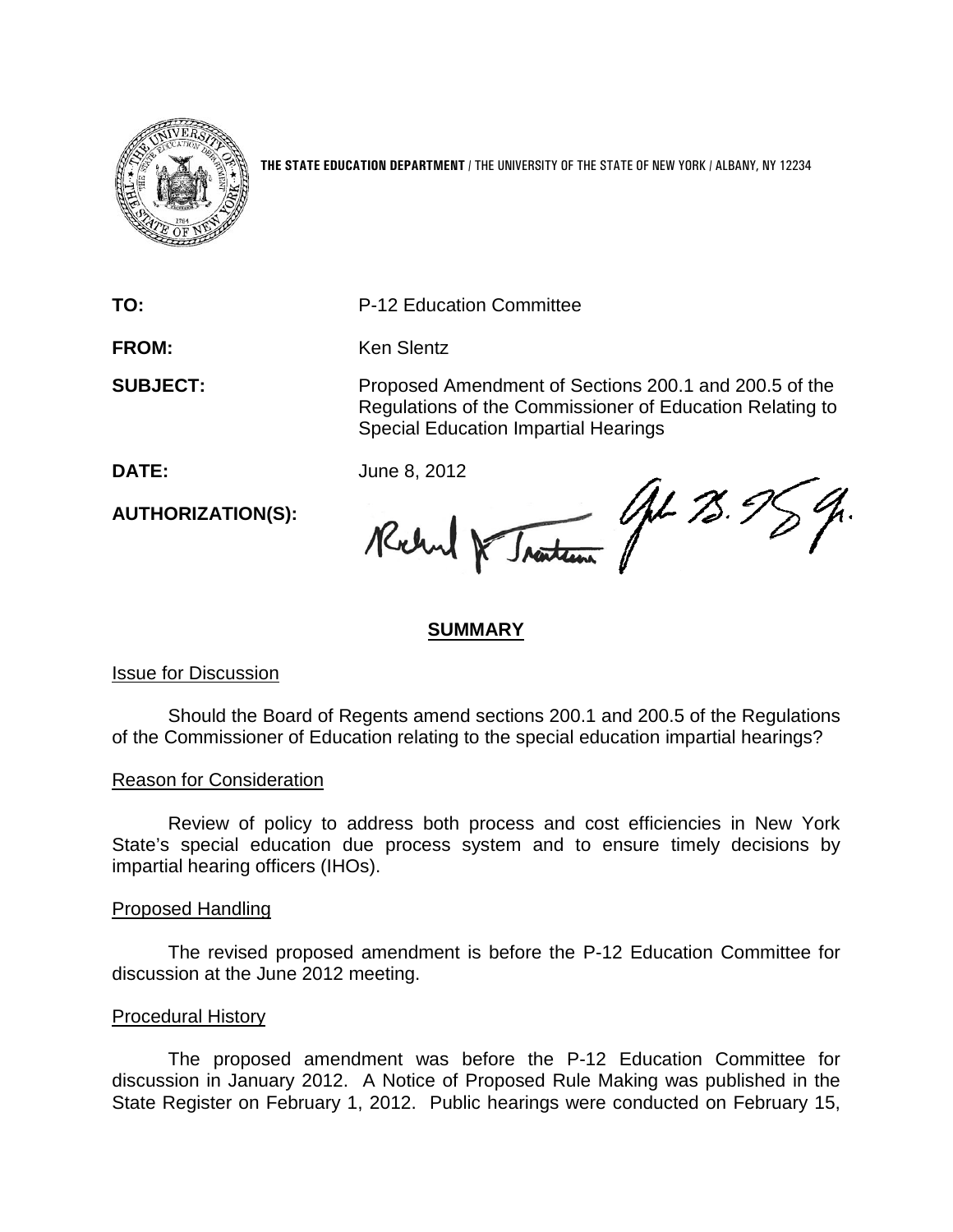21 and 23, 2012 in New York City, Albany and Rochester. In response to public comment, the proposed amendment has been revised. A Notice of Revised Rule Making will be published in the State Register not later than July 3, 2012.

# Background Information

The Department is responsible for State oversight of the special education impartial hearing process and to establish procedures for the proper conduct of such hearings. The State certifies impartial hearing officers and has the authority to suspend or revoke an impartial hearing officer's certification upon a finding of misconduct or incompetence. Federal law and regulations require that once initiated, an impartial hearing must be completed not later than 45 calendar days, except where the timelines have been properly extended.

The Department recommends revisions to its impartial hearing procedures based on several factors, including but not limited to the following:

- The current regulations contain a cross-citation error which must be amended to ensure consistency with federal timelines.
- The U.S. Department of Education, Office of Special Education, recently determined that New York State (NYS) "Needs Assistance" in part, because it failed to ensure that 100 percent of impartial hearings were adjudicated in a timely manner. In 2010, only 84.25 percent of the State's special education impartial hearings were adjudicated within the required timelines. As a result, the State must review and revise its policies and procedures and improvement activities as appropriate to address this noncompliance issue.
- There are many IHOs who are certified by the State, but who do not conduct impartial hearings. The State provides costly resources and training to IHOs. Therefore, the State must responsibly take action to ensure that IHOs are available to conduct impartial hearings.
- There needs to be greater consistency across IHOs in how certain procedural matters are handled, such as requests to consolidate cases, requests to withdraw due process requests and extensions to the decision due dates.

Accordingly, this revised proposed rule would further align this State's timeline requirements for issuing decisions to the federal requirements; address factors leading to delays in the completion of impartial hearings; and would address other issues relating to the manner in which an impartial hearing is conducted. The proposed rule will promote the timely issuance of hearing decisions by providing a more efficient and expeditious process for conducting hearings, in consideration of various causes of delay that have been identified by the Department over the past few years. The proposed rule addresses six procedural issues relating to impartial hearings:

- 1. Certification and appointment of IHOs;
- 2. Consolidation of multiple due process requests for the same student;
- 3. Prehearing conferences;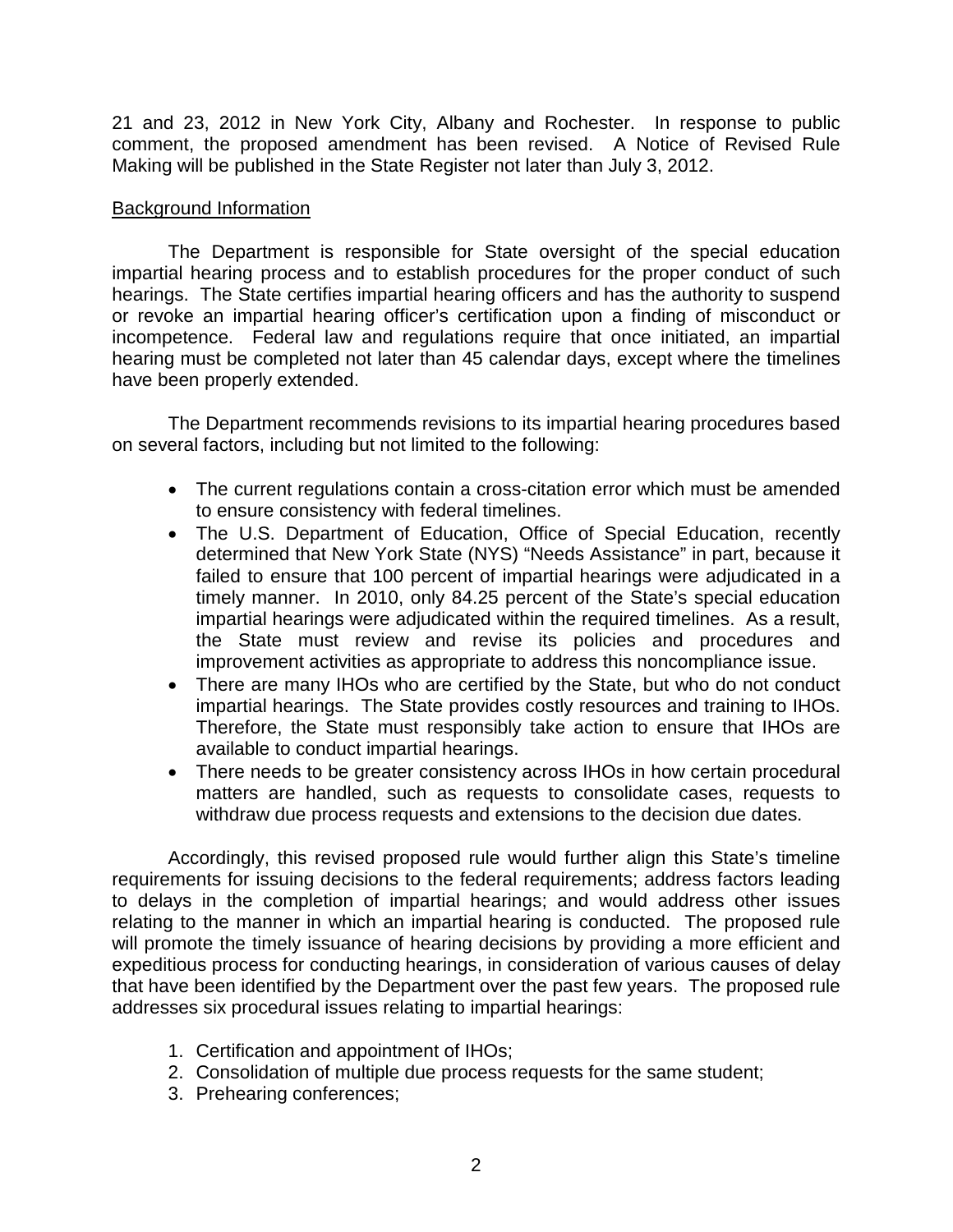- 4. Withdrawals of requests for due process hearings;
- 5. Extensions to the timelines for an impartial hearing decision; and
- 6. Timeline to render a decision.

Since publication of a Notice of Proposed Rule Making in the State Register on February 1, 2012, the State Education Department received written and/or oral comments on the proposed amendments from 84 individuals. In response to public comment, the proposed amendment has been revised as follows:

# **Certification and Appointment of IHOs**

The revised proposed rule would require an individual certified by the Commissioner as a hearing officer to be willing and available to accept appointment to conduct impartial hearings, and would provide for the rescinding of an IHO's certification if he or she is unavailable or unwilling to accept an appointment within a two-year period of time, unless good cause is shown.

The revised proposed rule would also prohibit an IHO from accepting appointment as an IHO if he or she is an attorney involved in a pending due process complaint involving the same school district, or has, within a two-year period of time, served in the same district as either an attorney in a due process complaint or as an individual with special knowledge or training with respect to the problems of children with disabilities who has accompanied and advised a party from the same school district in a due process complaint within a two-year period.

• Proposed section  $200.5(i)(3)(i)(c)$  was revised to define an individual who has provided direct special advocacy as an individual with special knowledge or training with respect to the problems of children with disabilities who has accompanied and advised a party from the same school district in a due process complaint within a two-year period.

# **Consolidation of Multiple Due Process Requests for the Same Student**

In the interests of judicial economy and in furtherance of the student's educational interests, the revised proposed rule would establish procedures for the consolidation of multiple due process hearing requests filed for the same student, including the factors that must be considered in determining whether to consolidate separate requests for due process.

• Proposed section 200.5(j)(3)(ii)(a) was revised to add that the IHO must consider relevant factors as indicated in the regulations and to remove sub clauses (1) and (4), which were added in the original proposed amendment, and which provide, respectively, that the IHO consider the similarity of the issues of the due process complaints and whether the parties have sought mediation with regard to a due process complaint notice when determining whether to consolidate one or more separate requests for due process.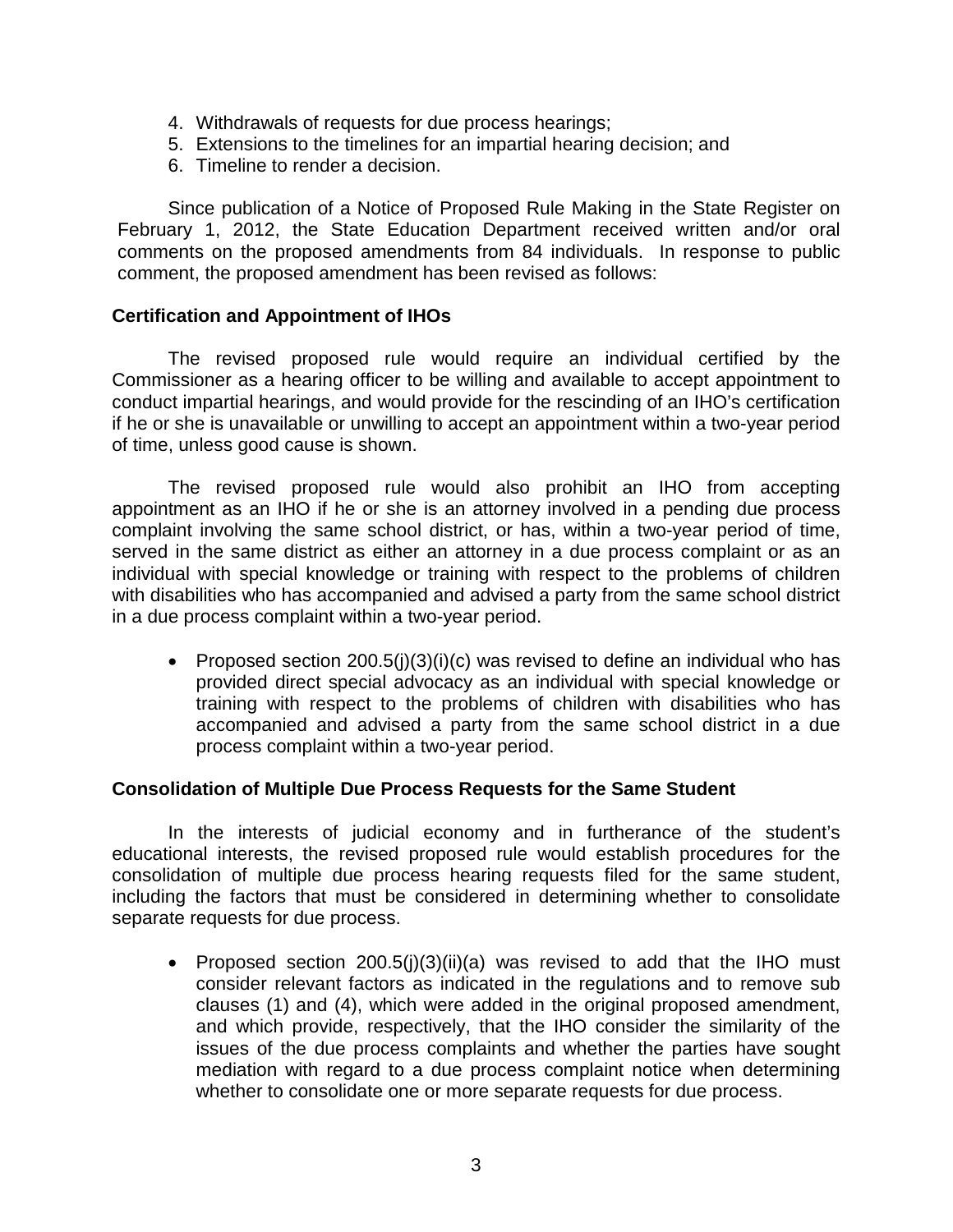# **Pre-hearing Conferences**

The revised proposed rule would require that IHOs conduct pre-hearing conferences for all due process requests received on or after January 1, 2013 and that the IHO issue a pre-hearing order to address certain procedural matters and to identify the factual issues to be adjudicated at the hearing. These requirements will provide IHOs with the tools to move the hearing forward in a smooth, orderly fashion, and to render decisions in an efficient and expeditious manner.

- Proposed section 200.5(j)(3)(xi) was revised to clarify that a pre-hearing conference may be scheduled only upon the commencement of the hearing; and that the IHO has no authority to convene a pre-hearing conference prior to the date by which the due process hearing may be initiated in accordance with the timeline requirements; and to change the proposed date by which IHOs are required to conduct pre-hearing conferences from July 1, 2012 to January 1, 2013.
- Proposed section  $200.5(j)(3)(xi)(b)(4)$  and (5) was revised to clarify, unlike the disclosure of evidence which must be disclosed at least five business days prior to the start of the hearing, disclosure of witnesses is not required to be submitted at least five business days prior to hearing.
- Proposed section 200.5(j)(3)(xi)(d) was revised to add that both parties may object to the pre-hearing order issued by the IHO.
- Proposed section  $200.5(i)(3)(xi)(e)$  was revised to add that the notice to the parties of the pre-hearing order must be included in the hearing record.
- Proposed section  $200.5(j)(3)(xi)(f)$  was revised to add that the IHO is not authorized to conduct a pre-hearing conference prior to the conclusion of the resolution period.

# **Impartial Hearing Record**

The proposed rule would address the IHO's responsibility to provide the record to the school district.

- Section 200.5(i)(5) has been revised to add a new subparagraph (vi) to define the required contents of the 'record' for purposes of an impartial hearing.
- Proposed section 200.5(j)(5) has been further revised to add that, after a final decision has been rendered, the IHO must promptly return the record to the school district together with a certification of the materials included in the record.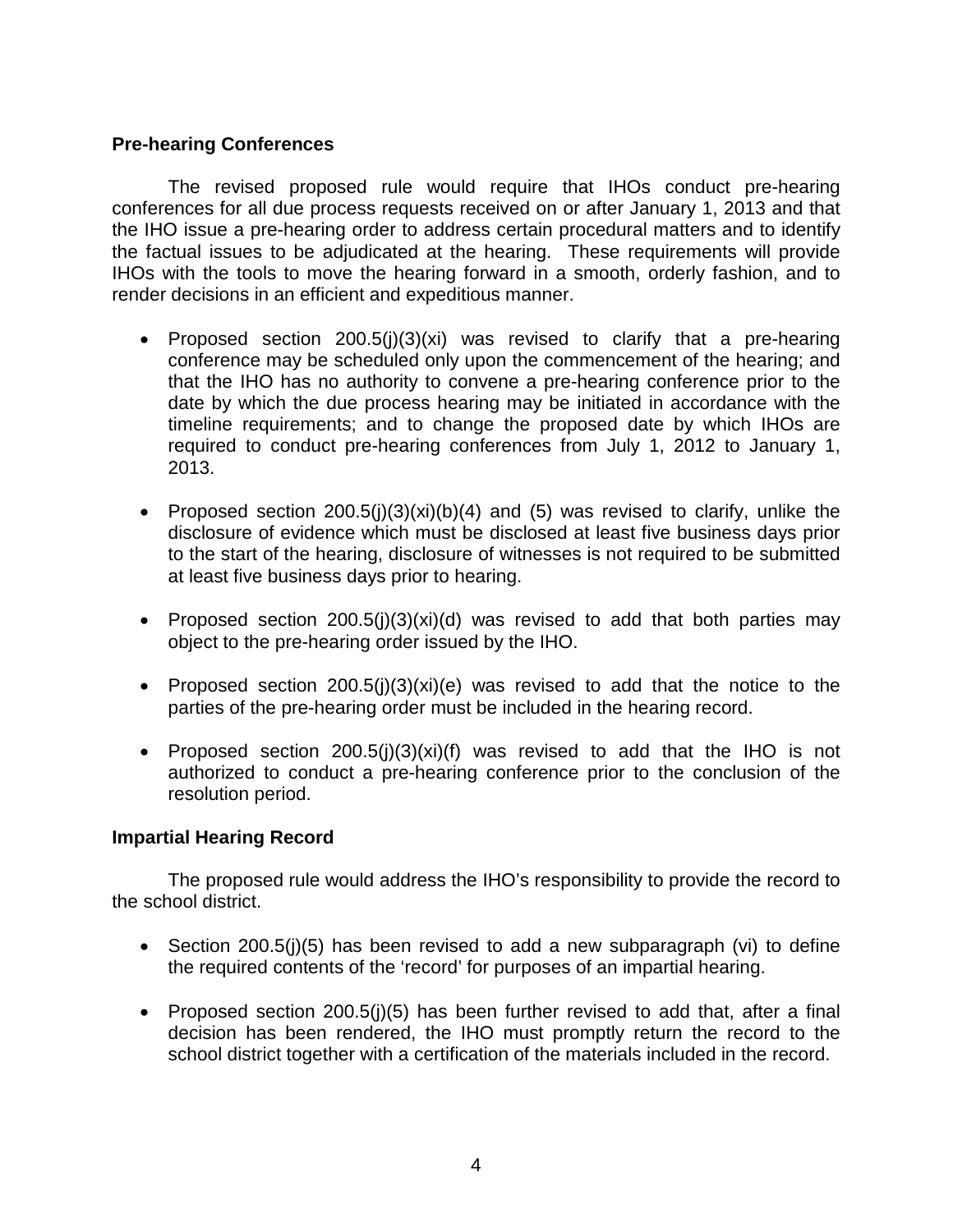# **Extensions to the Impartial Hearing Decision Due Date**

The revised proposed rule would expressly prohibit an IHO from soliciting extensions for purposes of his or her own scheduling conflicts; clarify the factors that an IHO must consider in granting an extension; prohibit an IHO from granting an extension after the record close date; and require the IHO to set forth in the record the facts relied upon for each extension granted.

- Proposed section 200.5(j)(5)(iii) was revised to delete the proposed amendment which would have authorized not more than one 30-day extension for the purpose of settlement discussions between the parties.
- Proposed section 200.5(j)(5)(ii) was revised to remove subsections (e) whether the reasons for the delay were foreseeable; and (f) whether granting the extension is likely to contribute to reaching a final decision within the revised timeline or is likely to cause additional extension requests, from the factors the IHO must fully consider when considering granting a request for an extension.

# **Withdrawals of Requests for Due Process Hearings**

The revised proposed rule would establish procedures for the withdrawal of a due process complaint, which would require a withdrawal to be made on notice to the IHO if it is made after the commencement of the hearing; would stipulate that a withdrawal would be without prejudice, except that the IHO, upon review of the balancing of the equities, may issue a written decision that the withdrawal shall be with prejudice; and would provide for the same IHO to be appointed if the party who withdrew subsequently files another due process complaint within one year from the withdrawal that is based on or includes the same or substantially similar claims as made in a prior complaint.

• Proposed section 200.5(i)(6)(ii) was revised to require that, a withdrawal shall be presumed to be without prejudice except that the IHO, upon review of the balancing of the equities, may issue a written decision that the withdrawal shall be with prejudice.

Attached is a copy of the revised proposed terms and the Assessment of Public Comment.

# Recommendation

It is recommended that the P-12 Education Committee reach consensus on the intent of the proposed rule prior to taking action at the September 2012 Regents meeting.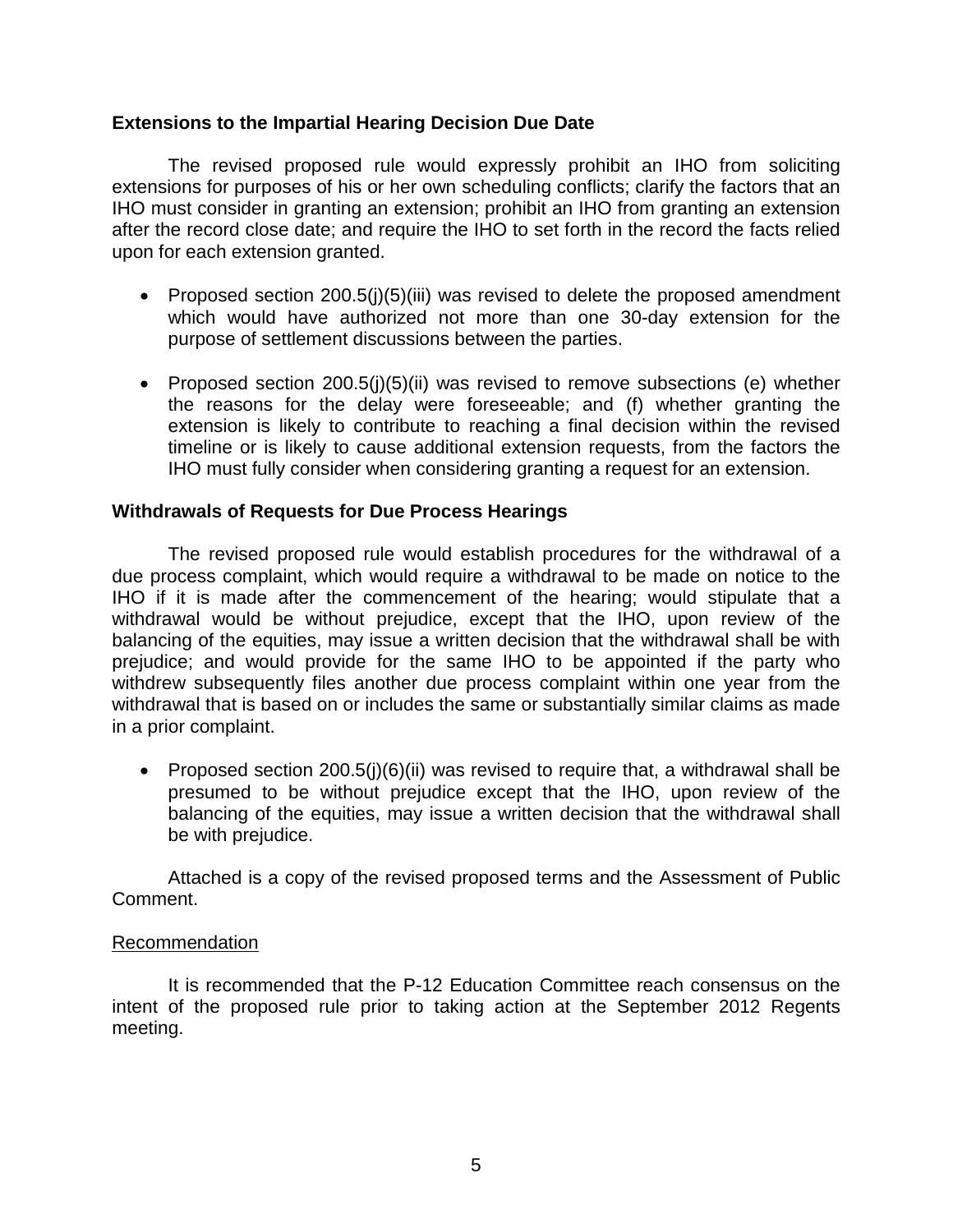# Timetable for Implementation

The proposed amendment is before the P-12 Education Committee for discussion in June 2012. A Notice of Revised Rule Making will be published in the State Register not later than July 18, 2012. Public comment on the revised rule will be provided for 30 days after the date it is published in the State Register. It is anticipated that the proposed amendment will be presented for permanent adoption at the September 2012 Regents meeting. The effective date of the proposed amendment is October 3, 2012.

**Attachment**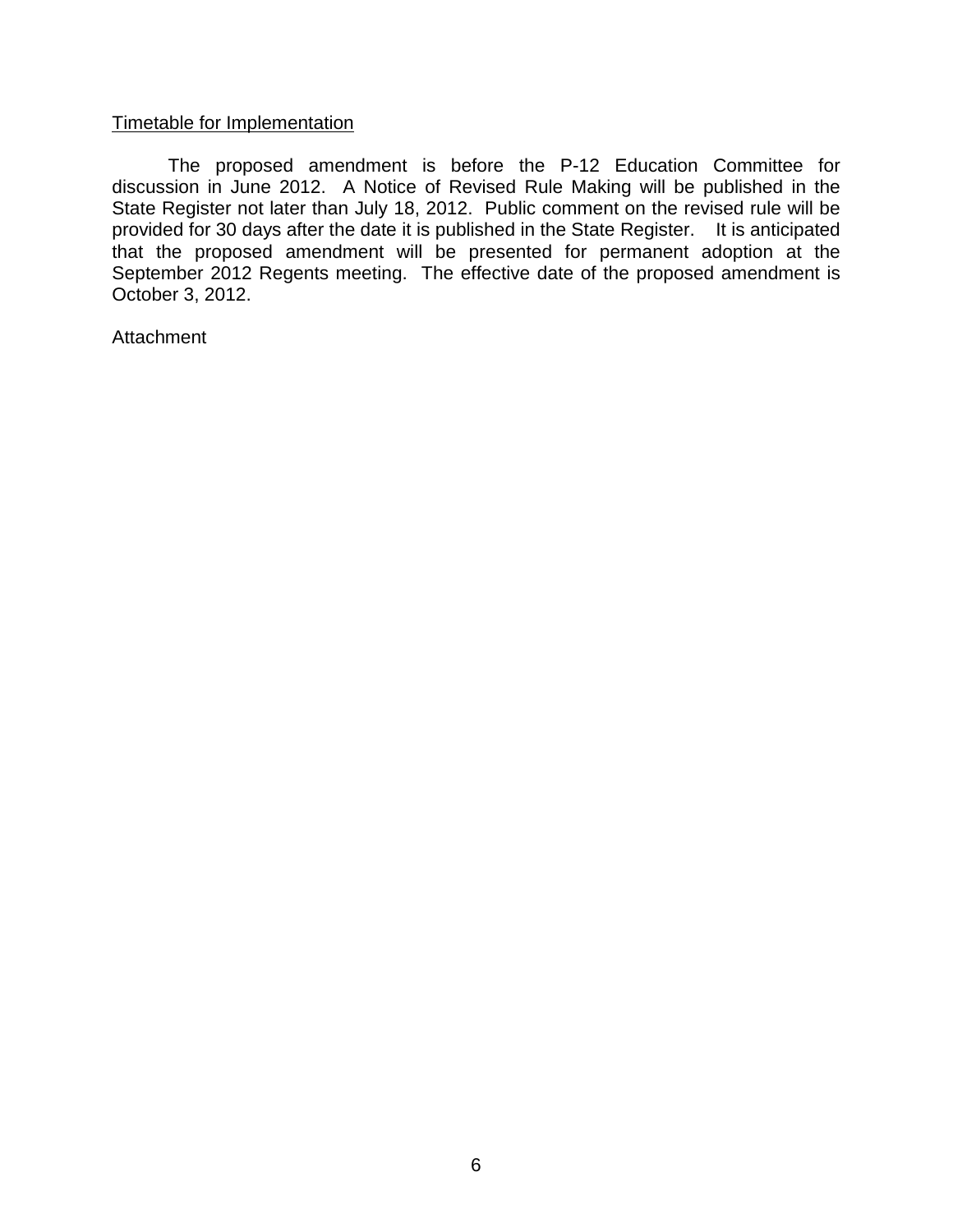AMENDMENT OF THE REGULATIONS OF THE COMMISSIONER OF EDUCATION Pursuant to Education Law sections 207, 305, 3214, 4403, 4404 and 4410.

1. Subdivision (x) of section 200.1 of the Regulations of the Commissioner of Education is amended, effective October 3, 2012, as follows:

(x) Impartial hearing officer means an individual assigned by a board of education pursuant to Education Law, section 4404(1), or by the commissioner in accordance with section 200.7(d)(1)(i) of this Part, to conduct a hearing and render a decision. No individual employed by a school district, school or program serving students with disabilities placed there by a school district committee on special education may serve as an impartial hearing officer and no individual employed by such schools or programs may serve as an impartial hearing officer for two years following the termination of such employment, provided that a person who otherwise qualifies to conduct a hearing under this section shall not be deemed an employee of the school district, school or program serving students with disabilities solely because he or she is paid by such schools or programs to serve as an impartial hearing officer. An impartial hearing officer shall:

 $(1)$  ...

 $(2)$  ...

 $(3)$  ...

(4) be certified by the commissioner as an impartial hearing officer eligible to conduct hearings pursuant to Education Law, section 4404(1) and subject to suspension or revocation of such certification by the commissioner for good cause in accordance with the provisions of section 200.21 of this Part. In order to obtain and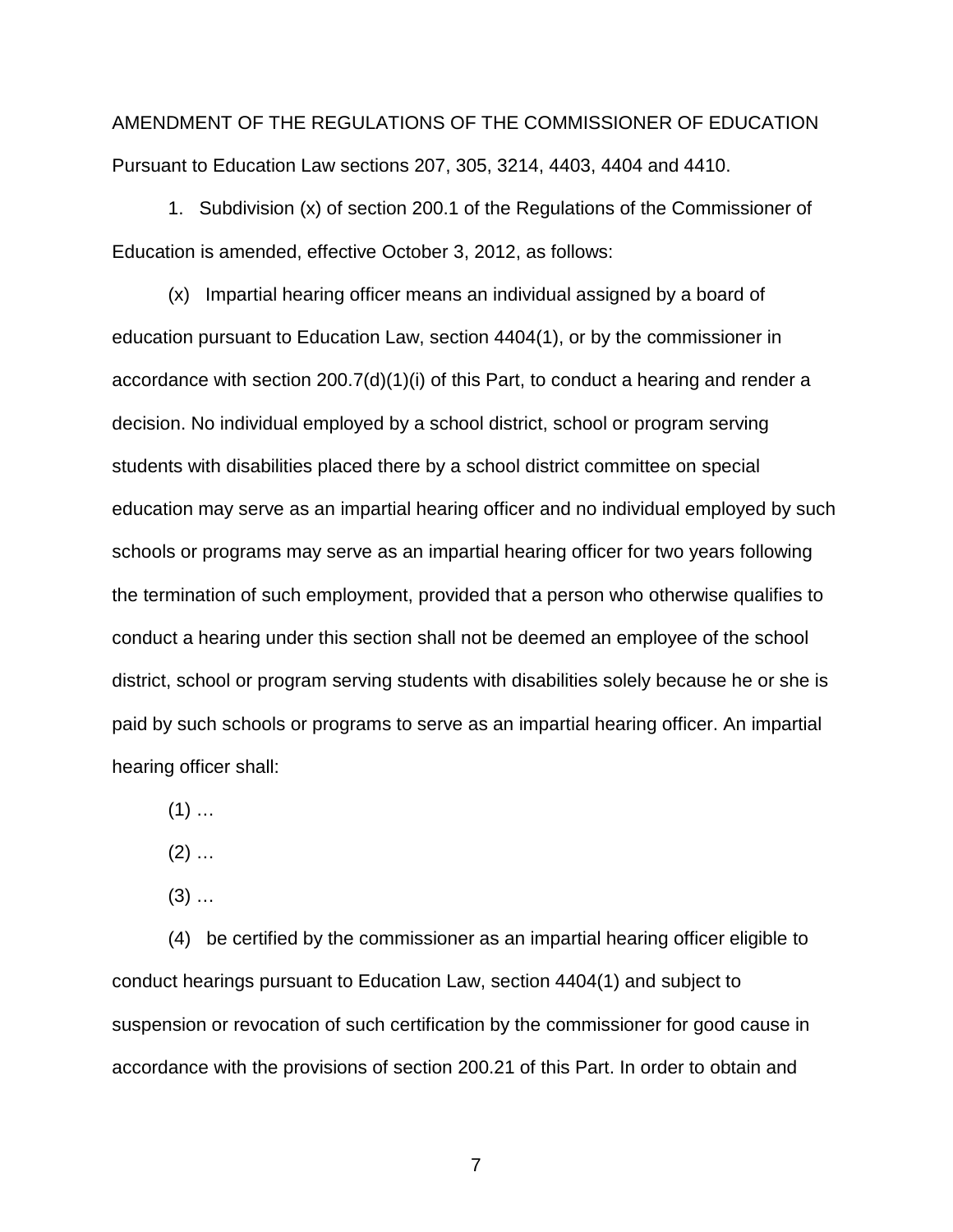retain such a certificate, an individual shall:

 $(i)$  ...

(ii) …

 $(iii)$ . . .

(iv) possess knowledge of, and the ability to understand, the provisions of Federal and State law and regulations pertaining to the Individuals with Disabilities Education Act and legal interpretations of such law and regulations by Federal and State courts; [and]

(v) possess knowledge of, and the ability to conduct hearings in accordance with appropriate, standard legal practice and to render and write decisions in accordance with appropriate standard legal practice[.]; and

(vi) be willing and available to accept appointment to conduct impartial hearings. Notwithstanding the provisions of section 200.21 of this Part, unless good cause has been provided to the commissioner including, but not limited to, cause resulting from poor health as certified by a physician, active military services or other similar extenuating circumstances, the certification of an impartial hearing officer shall be rescinded upon a finding that the impartial hearing officer was not willing or available to conduct an impartial hearing within a two-year period of time.

2. Paragraph (3) of subdivision (j) of section 200.5 of the Regulations of the Commissioner of Education is amended, effective October 3, 2012, as follows:

(3) Initiation of an impartial due process hearing. Upon receipt of the parent's due process complaint notice, or the filing of the school district's due process complaint notice, the board of education shall arrange for an impartial due process hearing to be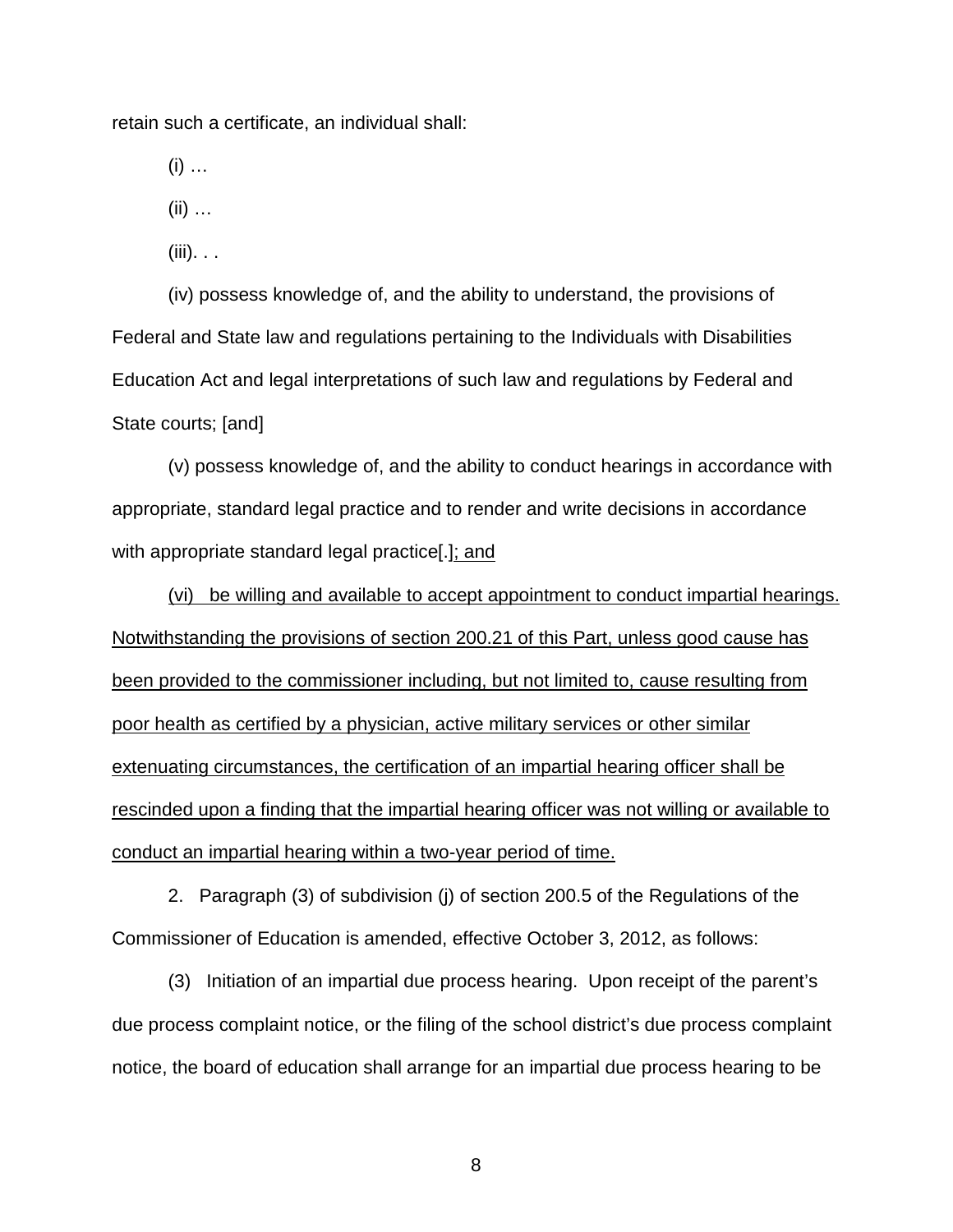conducted in accordance with the following rules:

(i) [Appointment] Except as provided in subparagraph (ii) of this paragraph and paragraph (6) of this subdivision, appointment from the impartial hearing officer list must be made in accordance with the rotational selection process established in section 200.2(e)(1) of this Part and the administrative procedures established by the board of education pursuant to section 200.2(b)(9) of this Part.

(a) ….

(b) ….

(c) The impartial hearing officer shall not accept appointment if he or she is serving as the attorney in a due process complaint in the same school district or has served as the attorney in a due process complaint in the same school district within a two-year period of time preceding the offer of appointment; or if he or she is an individual with special knowledge or training with respect to the problems of children with disabilities who has accompanied and advised a party from the same school district in a due process complaint within a two-year period;

(ii) The board of education or trustees shall immediately appoint an impartial hearing officer to conduct the hearing. A board of education may designate one or more of its members to appoint the impartial hearing officer.

(a) Consolidation and multiple due process hearing requests. While a due process complaint is pending before an impartial hearing officer selected in accordance with the rotational selection process established in section 200.2(e)(1) of this Part, any additional due process complaint subsequently filed on a separate issue relating to the same subject student, shall be assigned to and scheduled before the same impartial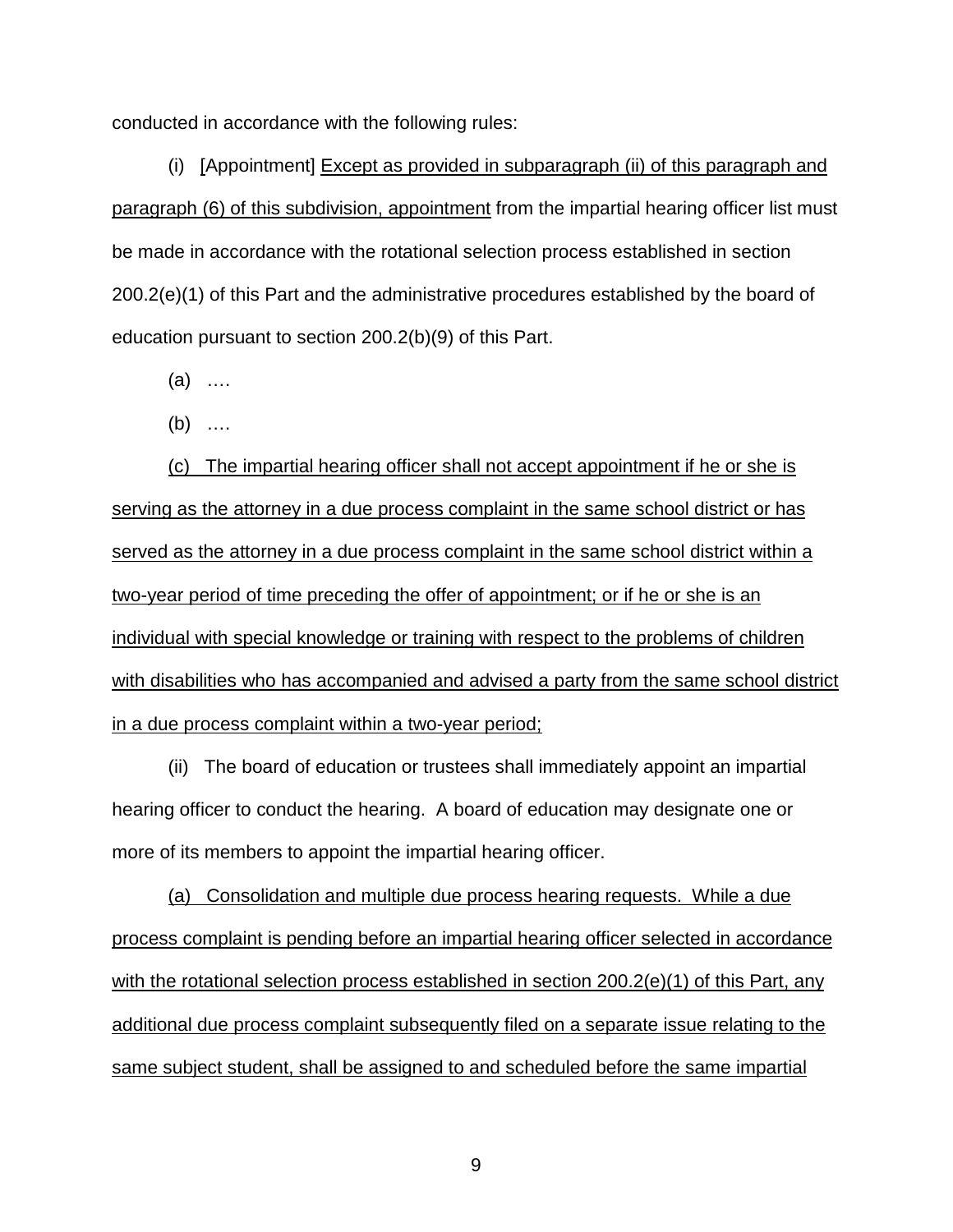hearing officer, who may consolidate the complaints or provide that they proceed separately as individual complaints. When considering whether to consolidate one or more separate requests for due process, in the interests of judicial economy and the interests of the student, the impartial hearing officer shall consider relevant factors that include, but are not limited to:

(1) the potential negative effects on the child's educational interests or wellbeing which may result from the consolidation;

(2) any adverse financial or other detrimental consequence which may result from the consolidation of the due process complaints; and

(3) whether consolidation would:

(i) impede a party's right to participate in the resolution process prescribed in paragraph (2) of this subdivision;

(ii) prevent a party from receiving a reasonable opportunity to present its case in accordance with subparagraph (xiii) of this paragraph; or

(iii) prevent the impartial hearing officer from timely rendering a decision pursuant to paragraph (5) of this subdivision.

(b) Nothing in this section shall be construed to preclude a parent from filing a due process complaint on an issue separate from a due process complaint already filed.

(c) If an impartial hearing officer becomes unavailable to accept further appointments in accordance with this subparagraph, a new impartial hearing officer shall be appointed from the rotational list, established in section 200.2(e)(1) of this Part, to serve as the impartial hearing officer for such due process complaint and shall be authorized to consolidate any new complaint in accordance with this paragraph.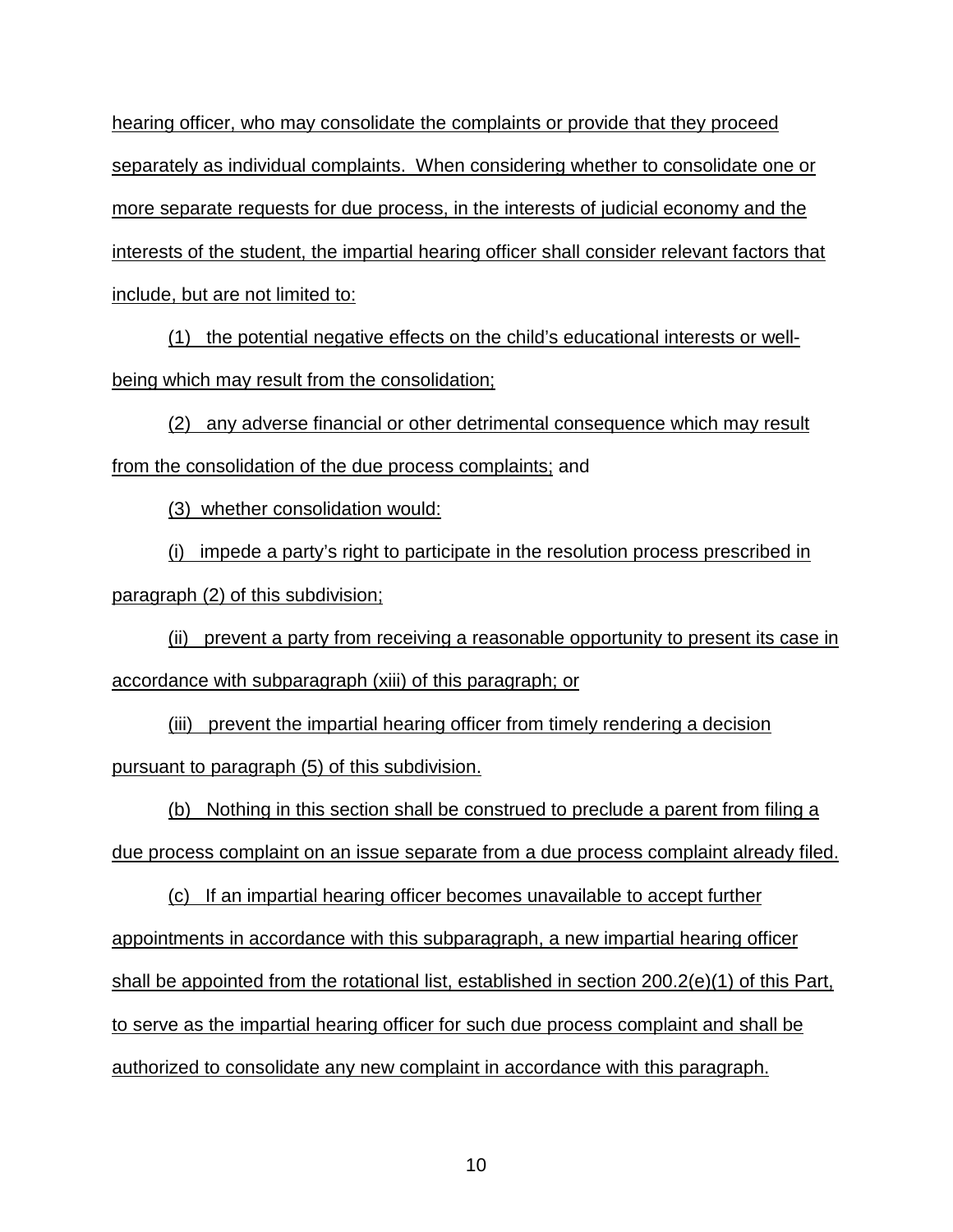$(iii)$  …

 $(iv)$  …

 $(v)$  ....

(vi) ….

(vii) ….

(viii) ….

 $(ix)$  …

 $(x)$  …

(xi) [A] Upon the commencement of the hearing, as prescribed in subparagraph (iii)(a) and (b) of this paragraph, the impartial hearing officer may schedule a prehearing conference with the parties [may be scheduled] to facilitate a fair, orderly and expeditious hearing, except that, for impartial hearings requested on or after January 1, 2013, the impartial hearing officer shall schedule a prehearing conference. Such conference may be conducted by telephone. A transcript or a written summary of the prehearing conference shall be entered into the record by the impartial hearing officer.

(a) A prehearing conference [is] shall be held for the purposes of:

 $[(a)]$   $(i)$  simplifying or clarifying the factual issues in dispute;

[(b)] (ii) establishing dates for [the completion of] conducting and completing the hearing and for rendering the impartial hearing officer's decision;

 $[(c)]$   $(iii)$  identifying evidence to be entered into the record;

[(d)] (iv) identifying the number of witnesses expected to provide testimony; and/or;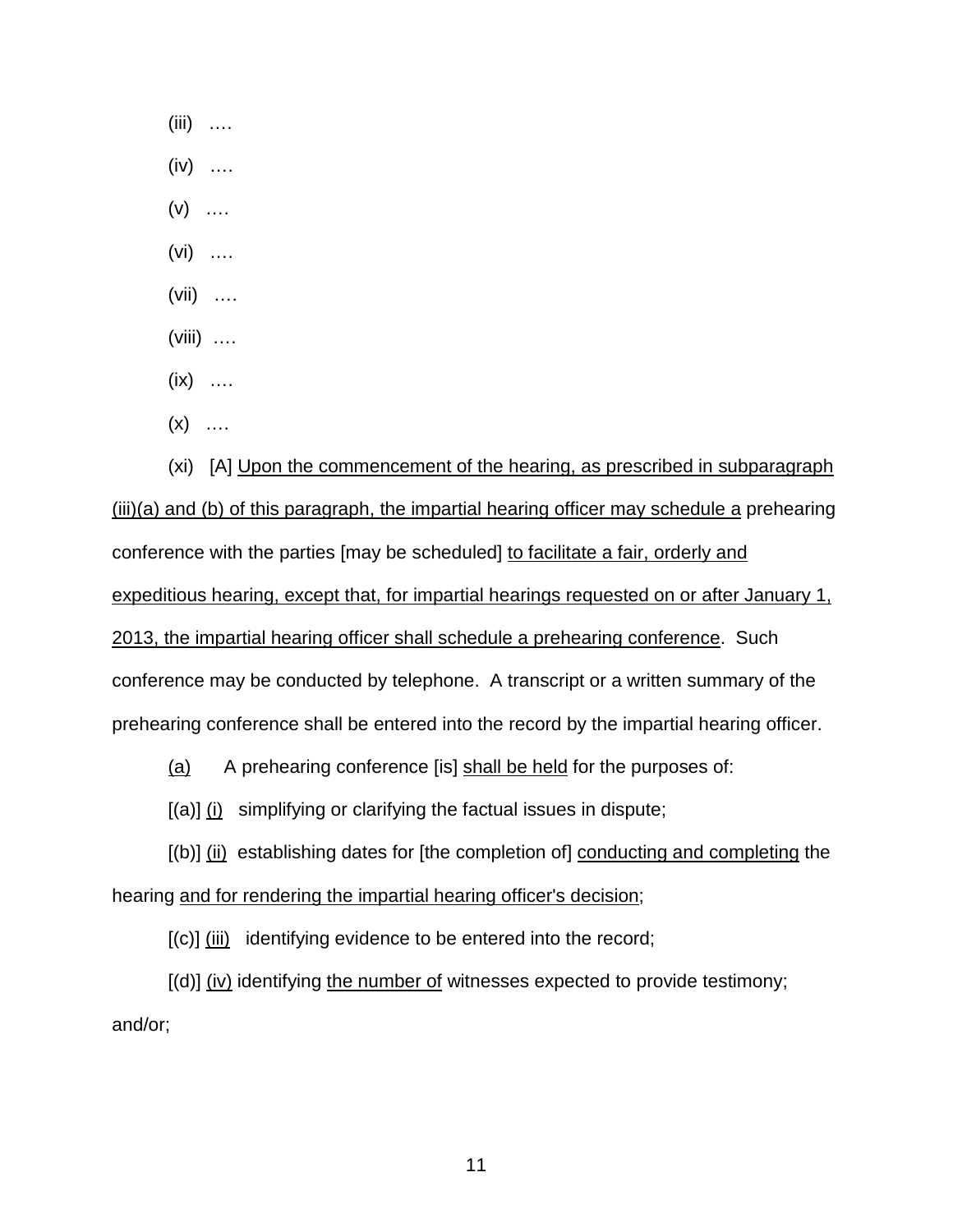$[(e)] (v)$  addressing other [administrative] matters as the impartial hearing officer deems necessary to complete a timely hearing.

(b) Upon the conclusion of the prehearing conference, the impartial hearing officer shall promptly issue and deliver to the parties, or their legal representative, a written prehearing order which confirms and/or identifies the:

(1) time, place, and dates of the hearing;

(2) factual issues to be adjudicated at the hearing;

(3) relief being sought by the parties;

(4) deadline date for final disclosure of all evidence intended to be offered at the hearing, which must be no later than at least five business days prior to the first scheduled date of the hearing;

(5) deadline date for final disclosure of the identification of witnesses expected to provide testimony at the hearing;

(6) the briefing schedule, if applicable;

(7) the date by which the final decision of the impartial hearing officer shall be issued; and

(8) any other information determined to be relevant by the impartial hearing officer.

(c) With the consent of all parties, an impartial hearing officer may, in his or her discretion, dispense with the parties' presence at a prehearing conference and rely upon alternative methods of communication regarding matters set forth in this subparagraph, provided, however, that the use of such methods of alternative communications shall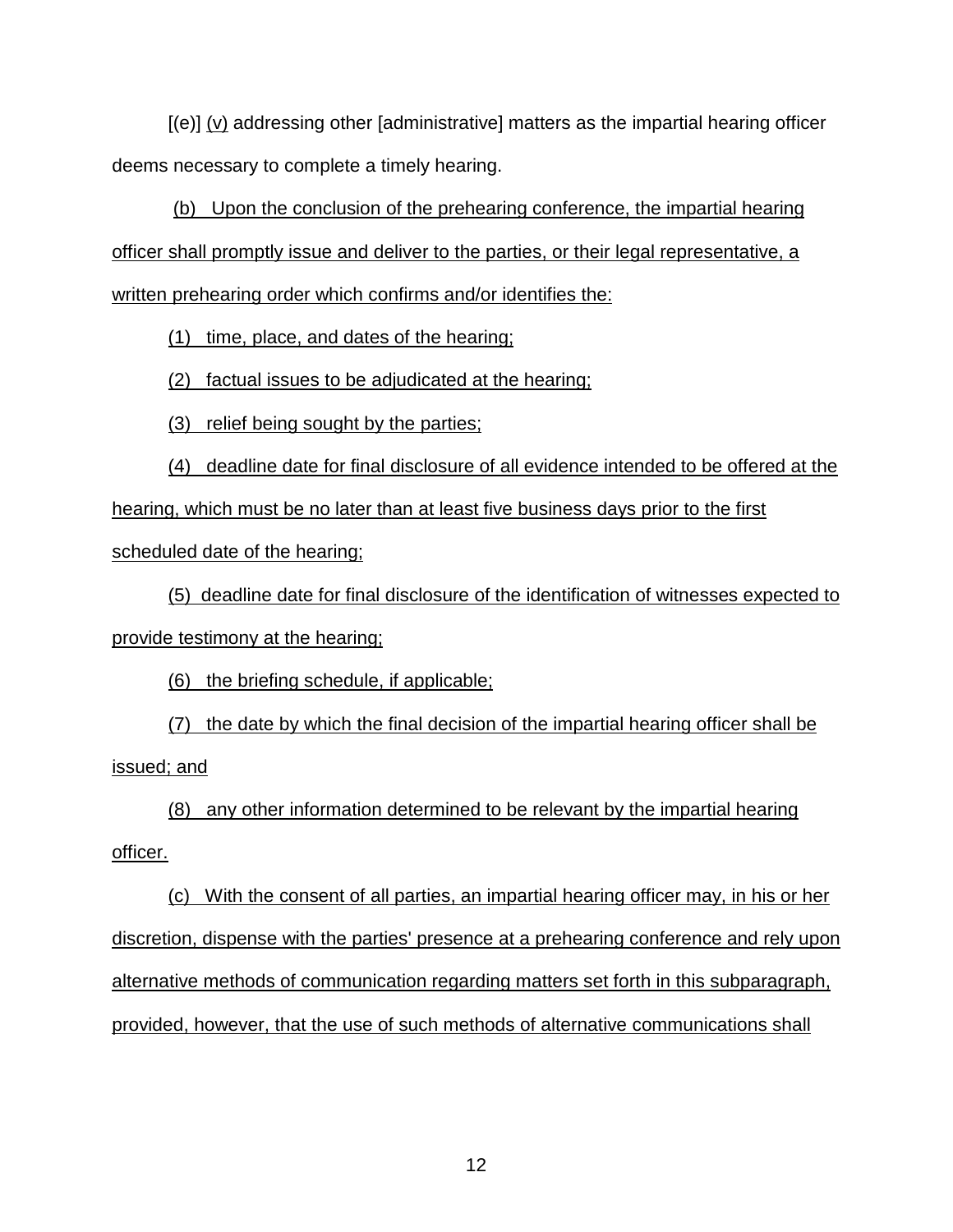not relieve the impartial hearing officer of the duty to issue the written prehearing order in conformity with the requirements set forth in this subparagraph.

(d) If a party does not participate in the prehearing conference, the impartial hearing officer may proceed with the conference and issue the written prehearing order in conformity with clause (b) of this subparagraph, provided that both parties are given an opportunity to render objections to the prehearing order.

(e) The impartial hearing officer shall include the notice to the parties of the prehearing order and any amendments thereto in the hearing record.

(f) Nothing in this section shall authorize the impartial hearing officer to conduct a prehearing conference prior to the conclusion of the resolution period pursuant to paragraph  $(2)(v)(b)$  of this subdivision, nor shall it preclude the impartial hearing officer from requiring additional conferences after the hearing has commenced to aid in the disposition of the hearing.

- (xii) ….
- (xiii) ….
- $(xiv)$  …
- $(xv)$  …
- (xvi) ….
- (xvii) ….

3. Paragraph (4) of subdivision (j) of section 200.5 of the Regulations of the Commissioner of Education is amended effective October 3, 2012, as follows:

(4) Decision of the impartial hearing officer. (i) In general. Subject to subparagraph (ii), a decision made by an impartial hearing officer shall be made on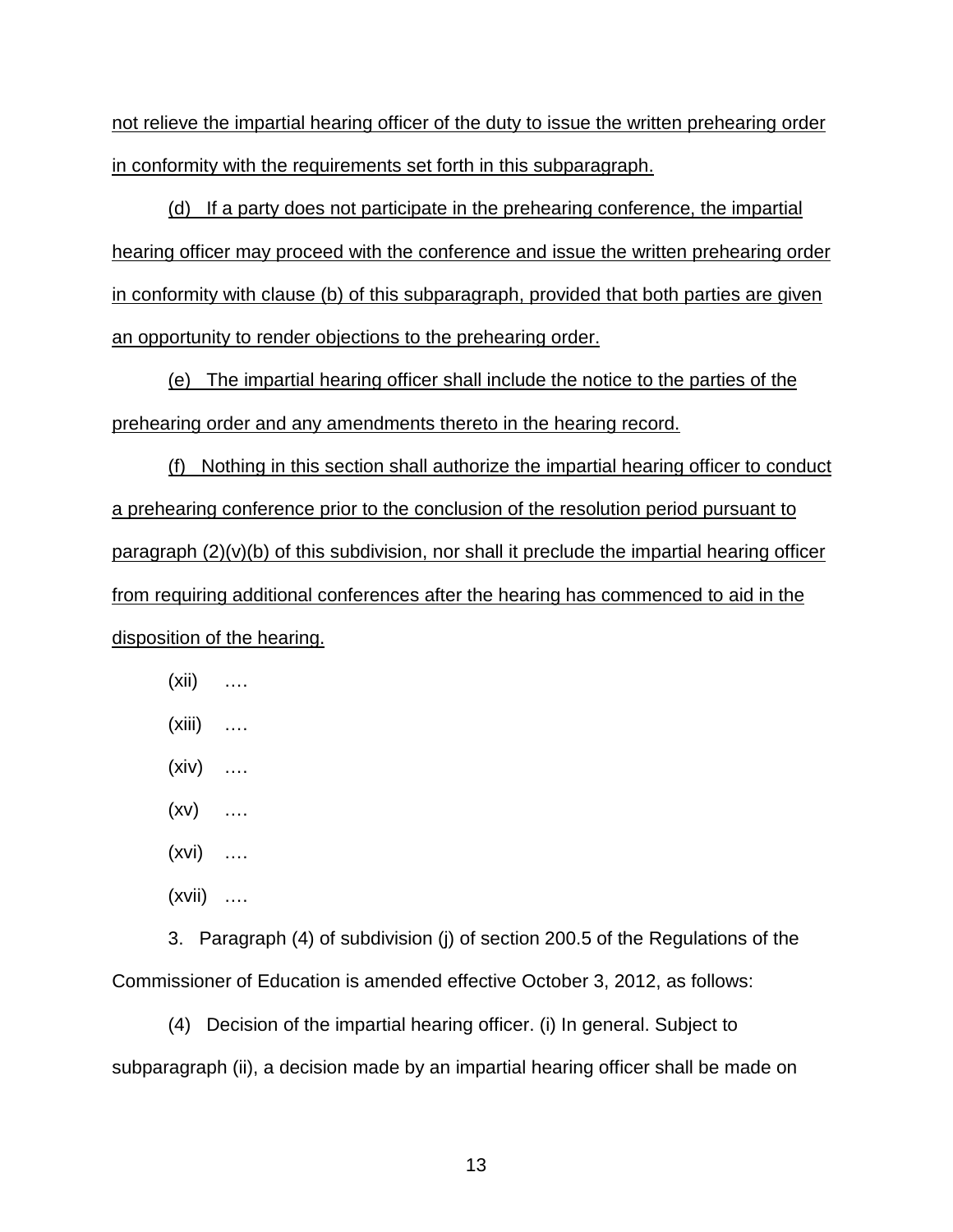substantive grounds based on a determination of whether the student received a free appropriate public education.

 $(ii)$  …

(iii) Settlement agreements. An impartial hearing officer shall not issue a soordered decision on the terms of a settlement agreement reached by the parties in other matters not before the impartial hearing officer in the due process complaint. Nothing in this subdivision shall preclude a party from seeking to admit a settlement agreement or administrative decision into evidence.

4. Paragraph (5) of subdivision (j) of section 200.5 of the Regulations of the Commissioner of Education is amended, effective October 3, 2012, as follows:

(5) Timeline to render a decision. Except as provided in section 200.16(h)(9) of this Part and section 201.11 of this Title, if a school district files the due process complaint, the impartial hearing officer shall render a decision, and mail a copy of the written, or at the option of the parents, electronic findings of fact and the decision to the parents[,] and to the board of education[, and to the Office of Special Education of the State Education Department,] not later than 45 days from the [date required for commencement of the impartial hearing in accordance with subparagraph (3)(iii) of this subdivision] day after the public agency's due process complaint is received by the other party and the State Education Department. Except as provided in section 200.16(h)(9) of this Part and section 201.11 of this Title, if the parent files the due process notice, the decision is due not later than 45 days from the day after one of the following events, whichever shall occur first: the date upon which the impartial hearing officer receives the parties' written waiver of the resolution meeting; or the date the impartial hearing officer receives the parties' written confirmation that a mediation or resolution meeting was held but no agreement could be reached; or the expiration of the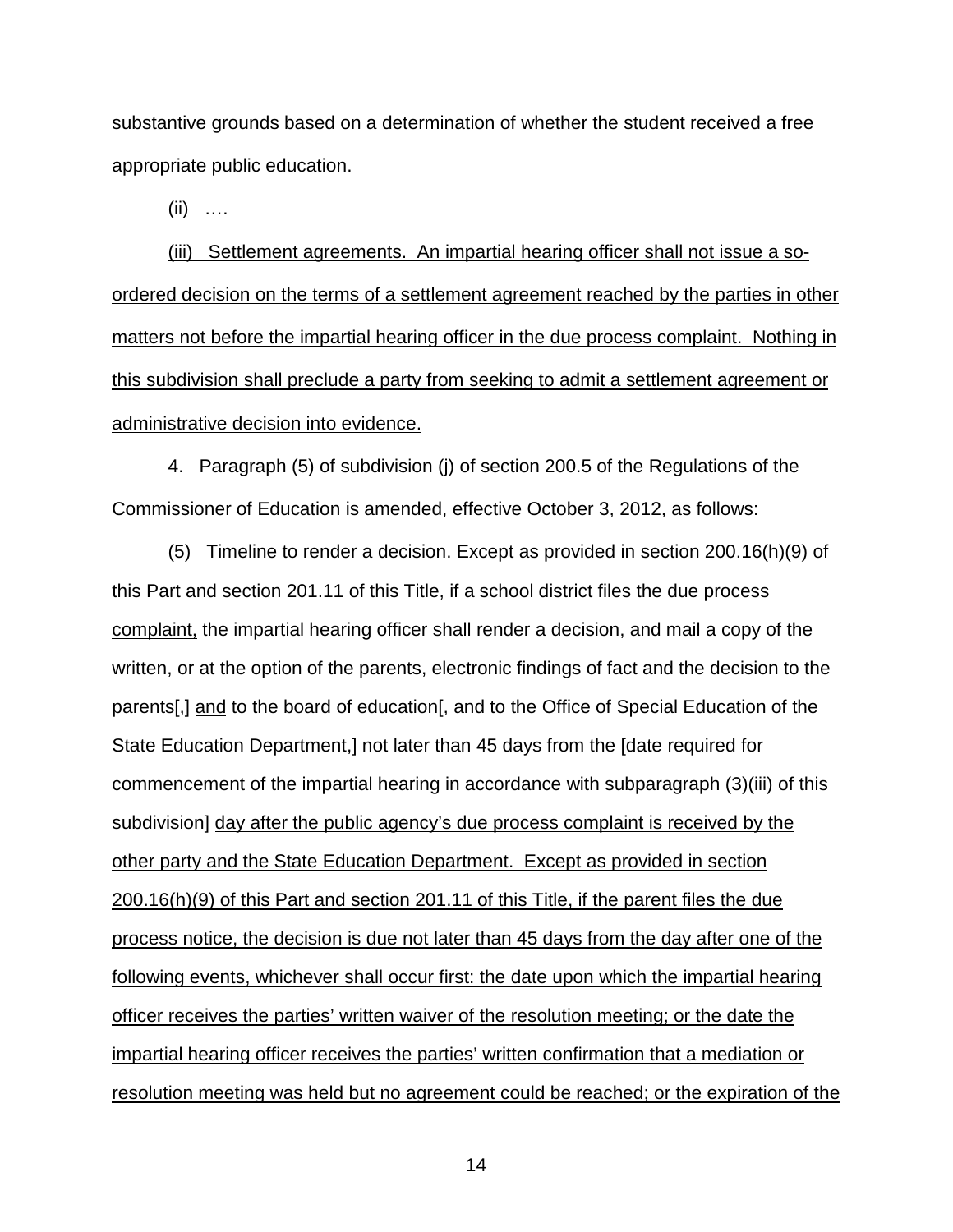30-day resolution period except when the parties agree in writing to continue mediation at the end of the 30-day resolution period. In cases where extensions of time have been granted beyond the applicable required timelines, the decision must be rendered and mailed no later than 14 days from the date the impartial hearing officer closes the record. The date the record is closed shall be indicated in the decision. After a final decision has been rendered, the impartial hearing officer shall promptly return the record to the school district together with a certification of the materials included in the record. The record of the hearing and the findings of fact and the decision shall be provided at no cost to the parents. Within 15 days of mailing the decision to the parties, the impartial hearing officer shall submit two copies of the decision to the Office of Special Education of the State Education Department. All personally identifiable information, in accordance with the guidelines provided by the commissioner, shall be deleted from [the copy] one of the copies forwarded to the Office of Special Education. Whenever possible, copies submitted to the State Education Department shall be transmitted by secure electronic document submission or in another electronic format.

(i) An impartial hearing officer may grant specific extensions of time beyond the periods set out in this paragraph, in subparagraph (3)(iii) of this subdivision, or in section 200.16(h)(9) of this Part at the request of either the school district or the parent. The impartial hearing officer shall not solicit extension requests or grant extensions on his or her own behalf or unilaterally issue extensions for any reason. Each extension shall be for no more than 30 days. Not more than one extension at a time may be granted. The reason for each extension must be documented in the hearing record.

(ii) The impartial hearing officer may grant a request for an extension only after fully considering the cumulative impact of the following factors: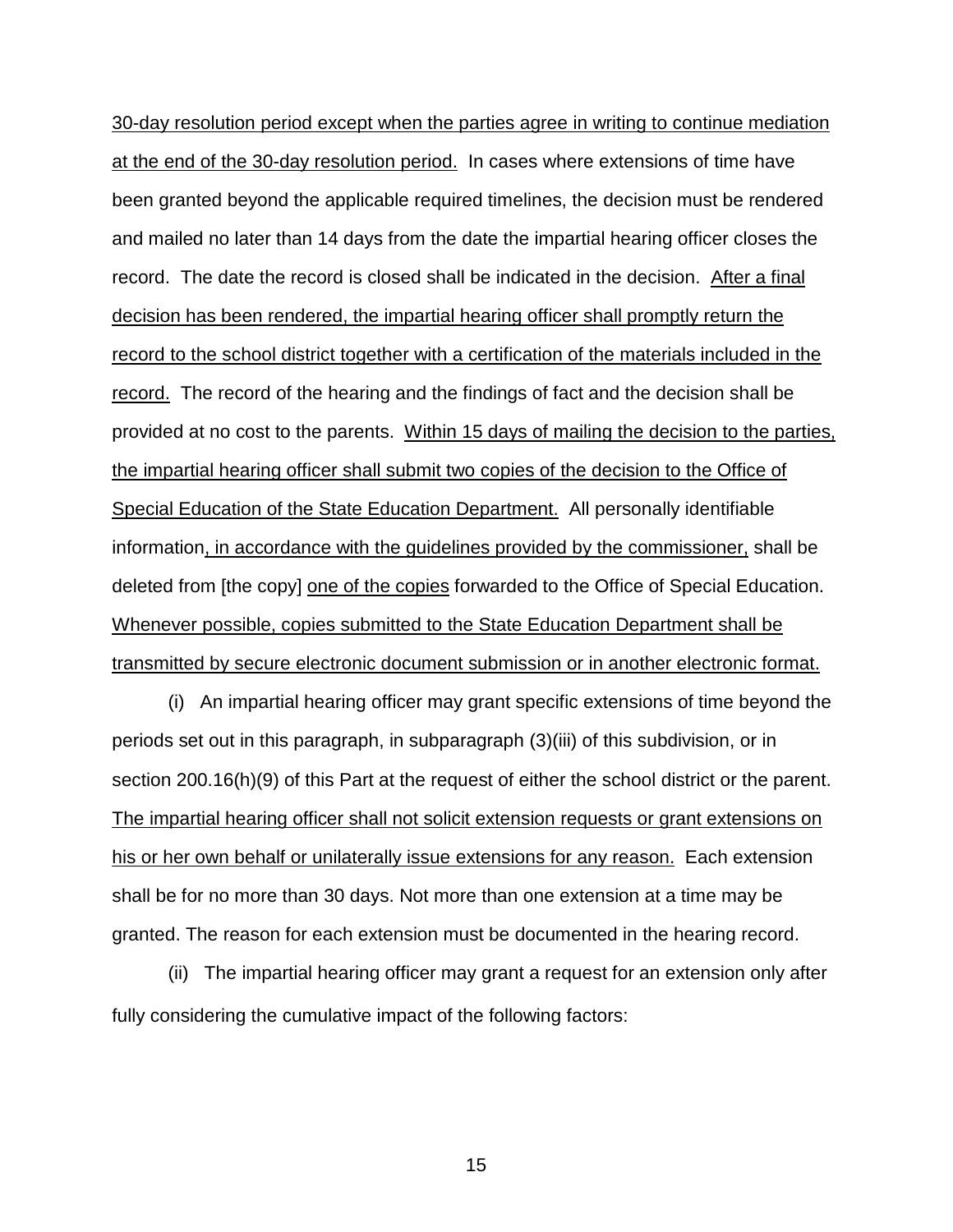(a) [the impact on] whether the delay in the hearing will positively contribute to, or adversely affect, the child's educational interest or well-being [which might be occasioned by the delay];

(b) [the need of a party for additional time to prepare or present the party's position at the] whether a party has been afforded a fair opportunity to present its case at the hearing in accordance with the requirements of due process;

(c) any adverse financial or other detrimental consequences likely to be suffered by a party in the event of delay; [and]

(d) whether there has already been a delay in the proceeding through the actions of one of the parties.

(iii) Absent a compelling reason or a specific showing of substantial hardship, a request for an extension shall not be granted because of vacations, a lack of availability resulting from the parties' and/or representatives' scheduling conflicts, settlement discussions between the parties, avoidable witness scheduling conflicts or other similar reasons. [Agreement] The impartial hearing officer shall not rely on the agreement of the parties [is not a sufficient] as a basis for granting an extension. No extension shall be granted after the record close date.

(iv) The impartial hearing officer shall promptly respond in writing to each request for an extension and shall set forth the facts relied upon for each extension granted. The response shall become part of the record. The impartial hearing officer may render an oral decision to an oral request for an extension if the discussions are conducted on the record, but shall subsequently provide that decision in writing and include it as part of the record. For each extension granted, the impartial hearing officer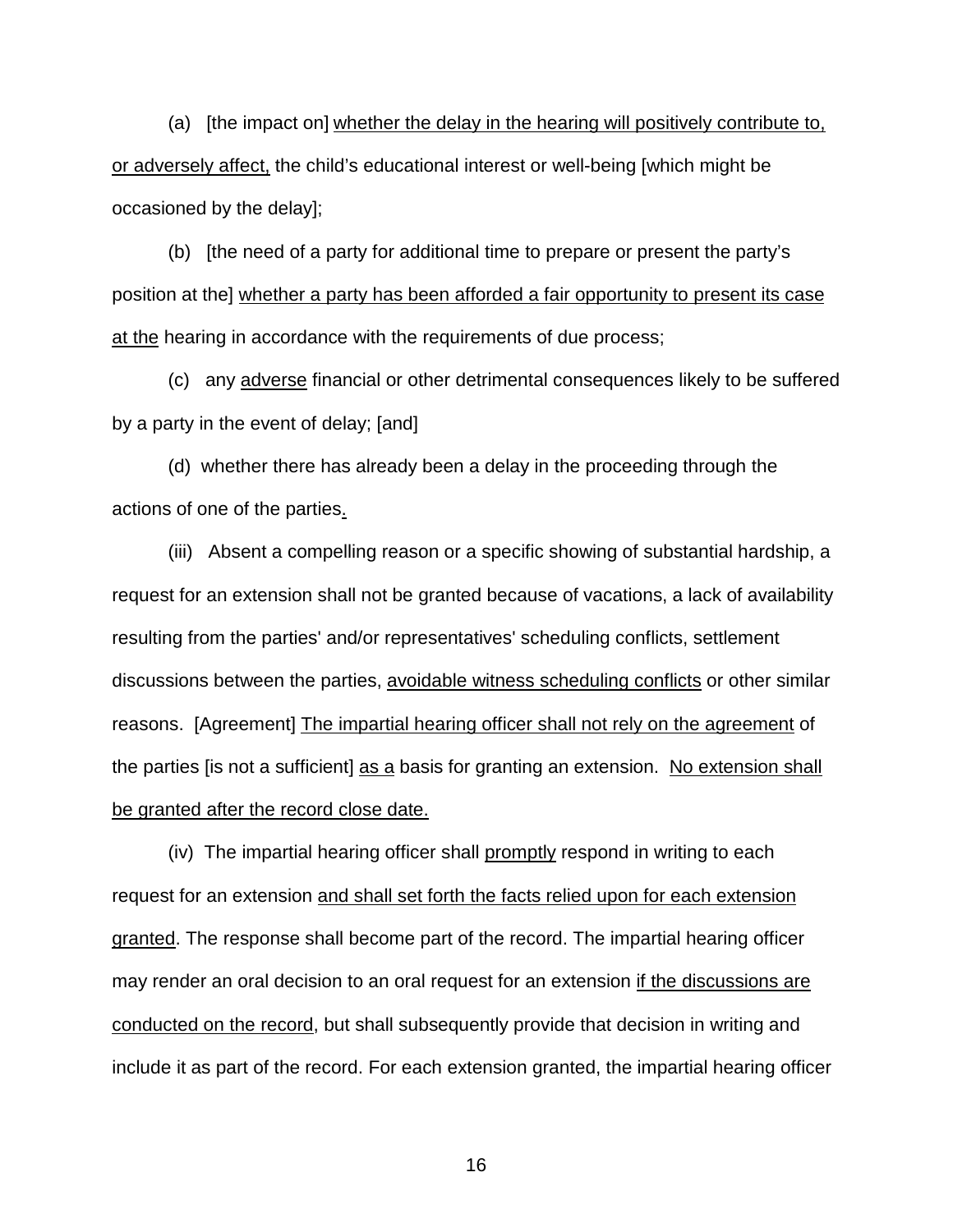shall set a new date for rendering his or her decision, [and] notify the parties in writing of such date, and as required, revise the schedule of remaining hearing dates set forth in the written prehearing order issued pursuant to subparagraph (ix)(c) of this paragraph to ensure that the impartial hearing officer's decision is issued by the revised decision due date.

 $(v)$  . . . .

(vi) For purposes of this section, the record shall mean and include copies of:

(a) the due process complaint notice and any response to such complaint;

(b) all motion papers, briefs or arguments filed by the parties for consideration by the impartial hearing officer;

(c) all written orders, rulings or decisions issued in the case including an order granting or denying a motion argument and an order granting an extension of the time in which to issue a final decision in the matter;

(d) any subpoenas or other orders of discovery issued by the impartial hearing officer in the case;

(e) all written and electronic transcripts of the hearing;

(f) any and all exhibits admitted into evidence at the hearing, including

documentary, photographic, audio, video, and physical exhibits;

(g) any other documentation deemed relevant and material by the impartial hearing officer; and

(h) any other documentation as may be otherwise required by this section.

5. Section 200.5(j) of the Regulations of the Commissioner of Education is amended by adding a new paragraph (6), effective October 3, 2012, as follows: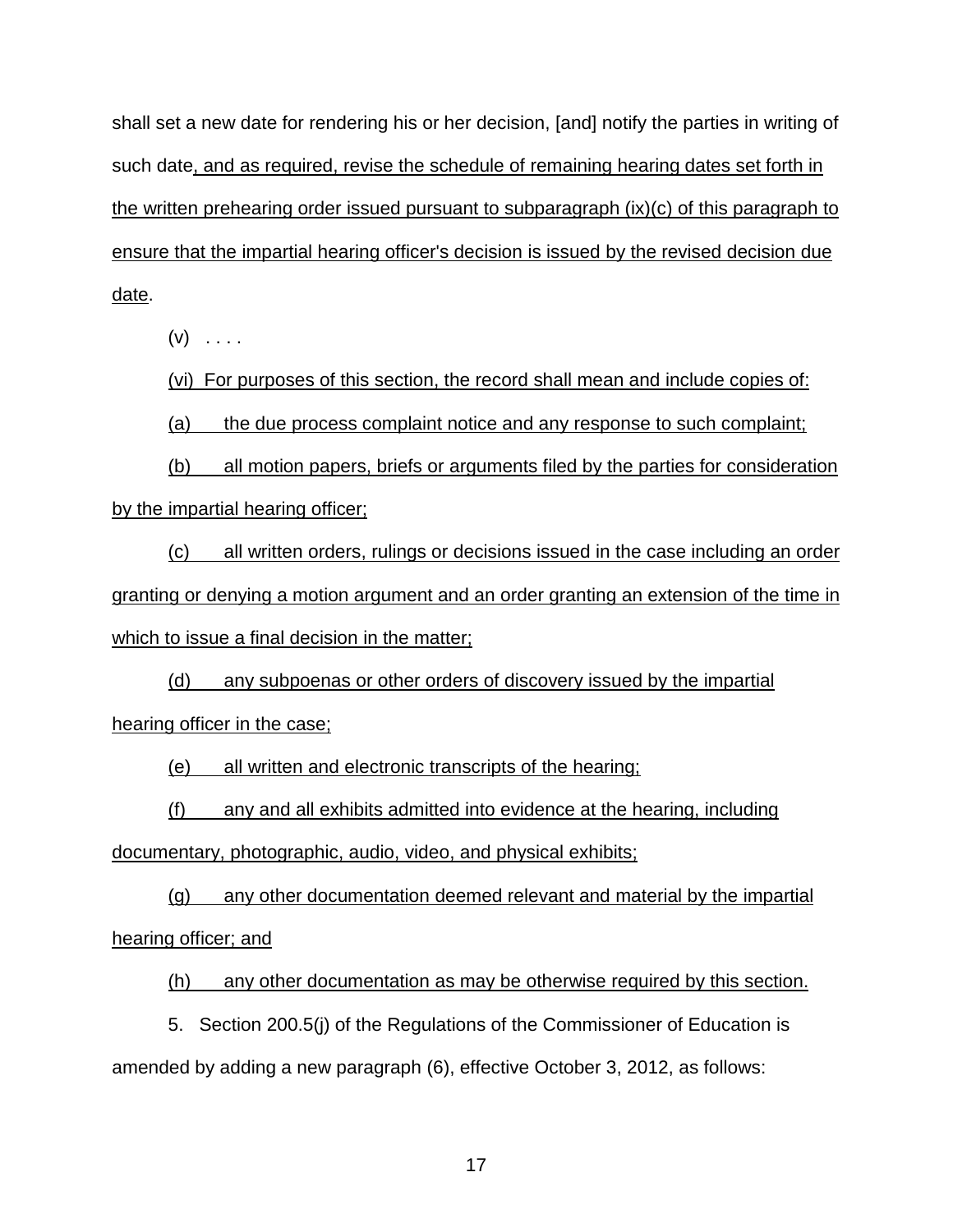(6) Withdrawal of a Due Process Complaint. A due process complaint may be withdrawn by the party requesting a hearing as follows:

(i) Prior to the commencement of the hearing or prehearing conference, a voluntary withdrawal by the party requesting the hearing shall be without prejudice unless the parties otherwise agree.

(ii) Except for withdrawals in accordance with subparagraph (i) of this paragraph, a party seeking to withdraw a due process complaint shall immediately notify the impartial hearing officer who shall issue a notification to the parties that the due process complaint has been withdrawn. A withdrawal shall be presumed to be without prejudice except that the impartial hearing officer, upon review of the balancing of the equities, may issue a written decision that the withdrawal shall be with prejudice.

(iii) The withdrawal of a due process complaint does not alter the timeline pursuant to paragraph (1)(i) of this subparagraph for requesting an impartial hearing.

(iv) If the party subsequently files a due process complaint within one year of the withdrawal of a complaint that is based on or includes the same or substantially similar claim as made in a prior due process complaint that was previously withdrawn by the party, the school district shall appoint the same impartial hearing officer appointed to the prior complaint unless that impartial hearing officer is no longer available to hear the re-filed due process complaint.

(v) Nothing in this part shall preclude an impartial hearing officer, in his or her discretion, from issuing a decision in the form of a consent order that resolves matters in dispute in the proceeding.

6. Section 200.16(h)(9) is amended, effective October 3, 2012, as follows: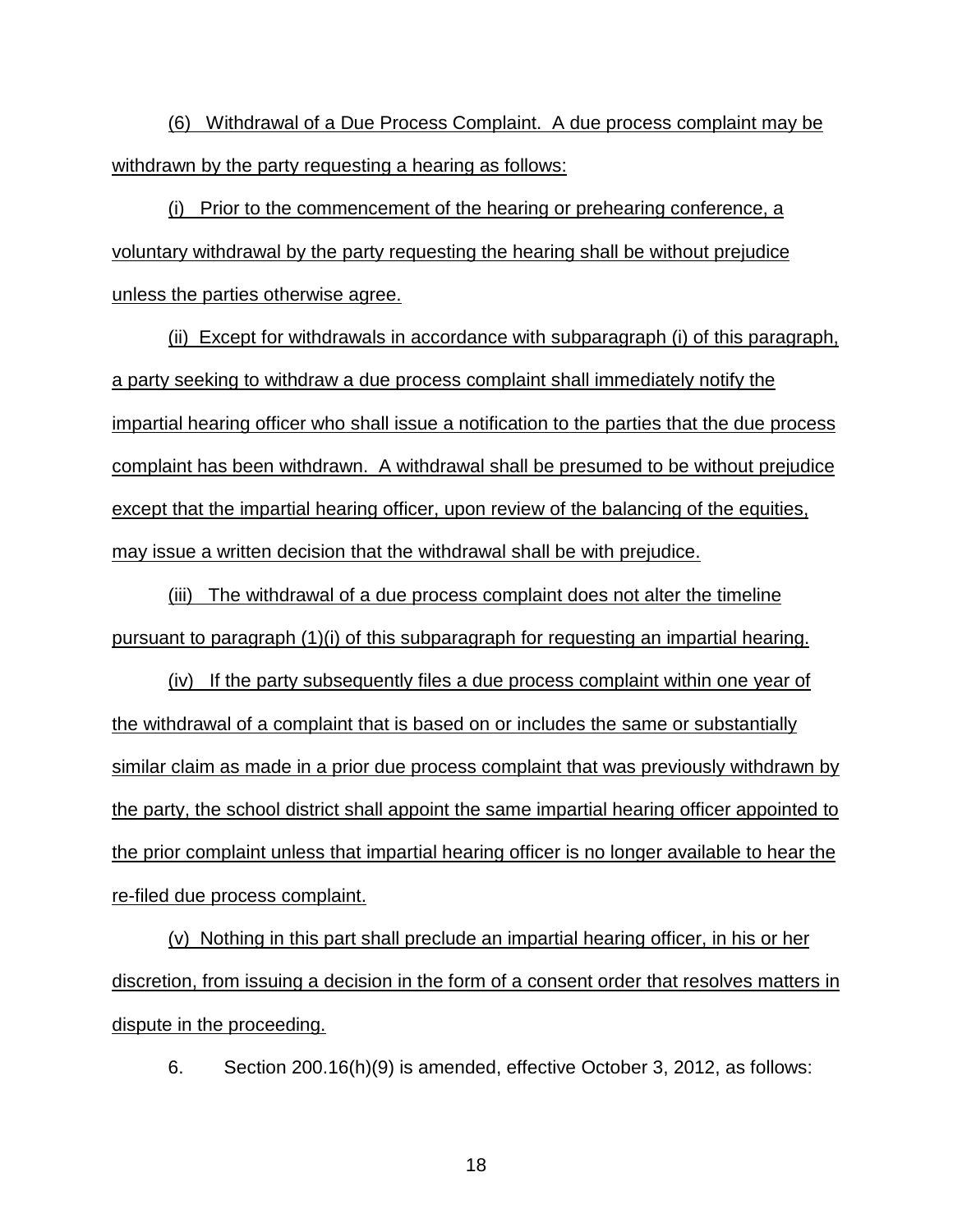(9) Impartial due process hearings. Impartial due process hearings shall be conducted in accordance with section 200.5(j) of this Part, provided that the decision of the impartial hearing officer shall be rendered, in accordance with section 4410 of the Education Law, not later than 30 days after the time period pursuant to section  $[200.5(j)(3)(iii)]$   $200.5(j)(5)$  of this Part [or after the initiation of such hearing by the board].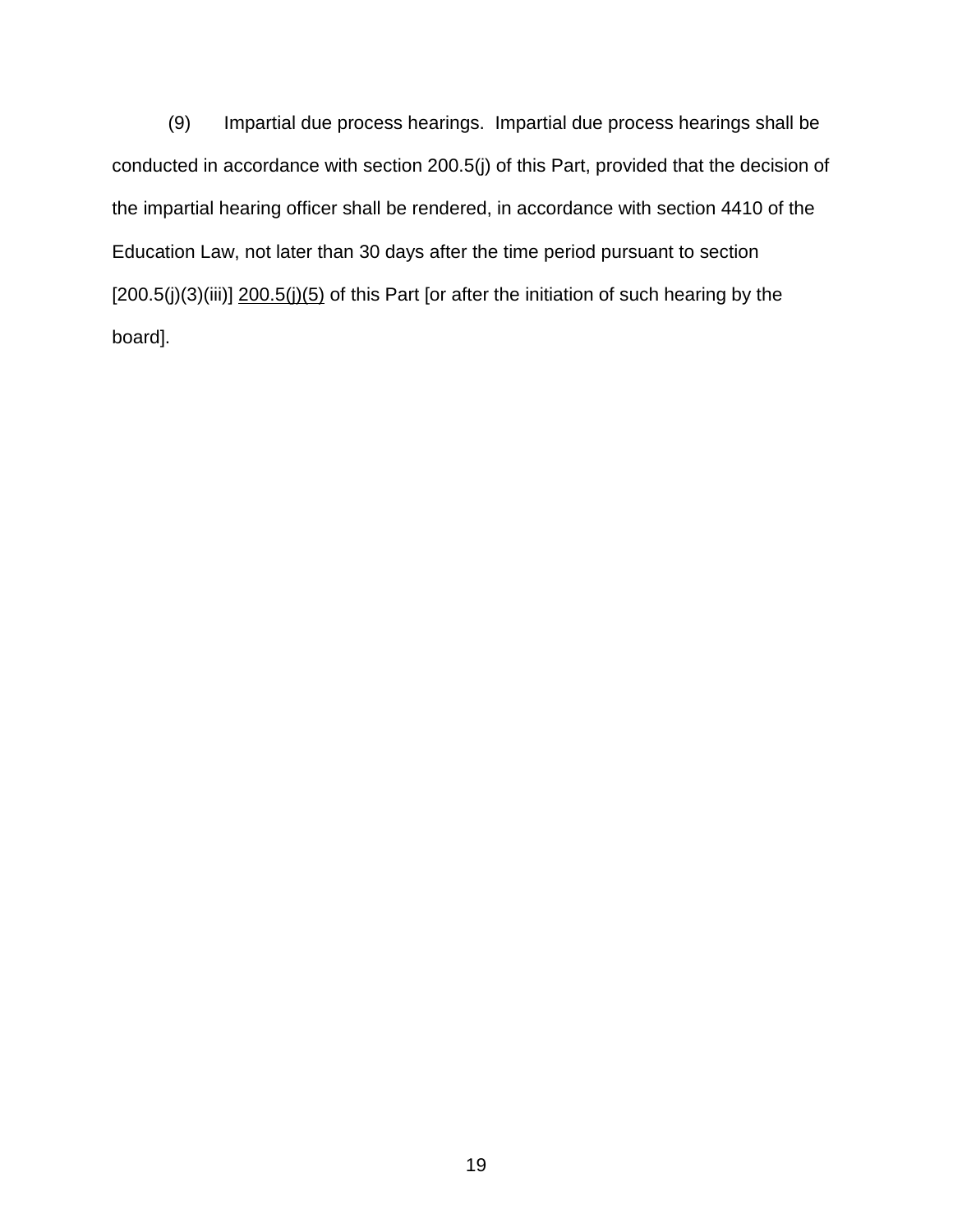PROPOSED AMENDMENT OF SECTIONS 200.1 and 200.5 OF THE REGULATIONS OF THE COMMISSIONER OF EDUCATION PURSUANT TO EDUCATION LAW SECTIONS 207, 305, 3214, 4403, AND 4410 RELATING TO SPECIAL EDUCATION IMPARTIAL HEARINGS

# ASSESSMENT OF PUBLIC COMMENT

Since publication of a Notice of Proposed Rule Making in the State Register on February 1, 2012 the State Education Department received the following substantive comments on the proposed amendments.

# **Section 200.1(x)(4)(vi) – Impartial Hearing Officer (IHO) Certification**

COMMENT:

The proposal is reasonable and helps to ensure impartiality; will remove those individuals who might find the IHO credential to be helpful, but who have no real interest in actually serving; will reduce the time devoted to the appointment of IHOs by eliminating those who currently remain on the list and have to be canvassed regardless of availability; and will discourage continued unwillingness to accept an appointment without good cause.

#### DEPARTMENT RESPONSE:

Comments are supportive and no response is necessary.

# COMMENT:

The proposed requirement on IHO availability must be based on fact and not a presumption based on the number of hearings held. IHOs should be allowed to take a leave of absence.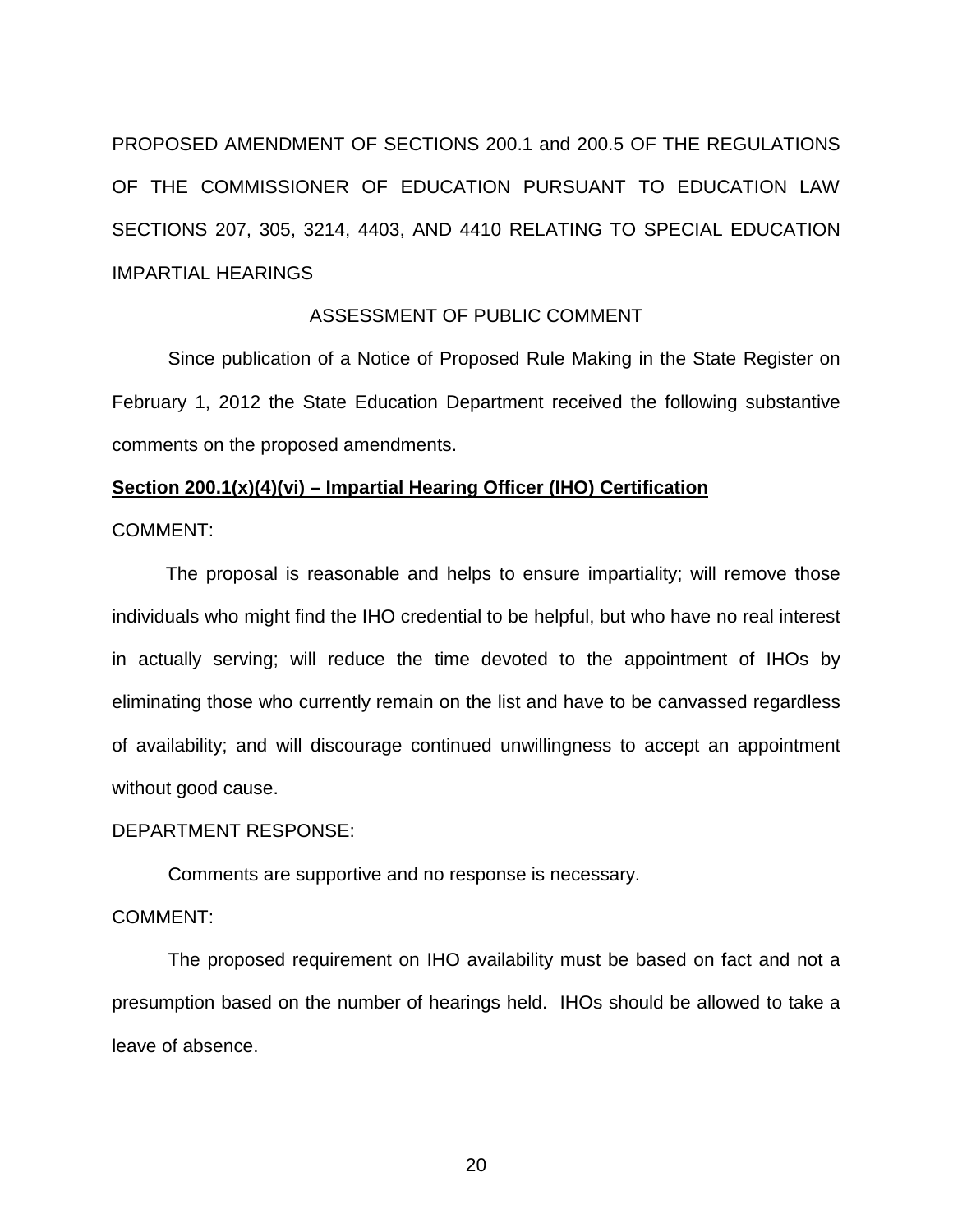## DEPARTMENT RESPONSE:

The proposed regulation would not prohibit an IHO from taking a leave of absence. The determination as to whether an IHO has been unwilling or unavailable to accept appointments within a two-year period would be made on a case by case basis and would include the reasons for the IHO's leave of absence and the number of appointments offered to the IHO during the two-year period.

#### **Section 200.5(j)(3)(i) – IHO Acceptance of Appointments**

#### COMMENT:

The amendment should be expanded to prohibit individuals from serving as IHOs when they have represented parents anywhere in NYS during the prior two years. There may be a misperception that an IHO who is an educational consultant only works for parents because he/she is biased toward parents and against school districts.

#### DEPARTMENT RESPONSE:

It would be inappropriate to further restrict the appointment of an IHO based on his/her history of representation of parents. The purpose of the proposed amendment is to further ensure that an IHO does not have a personal or professional interest which would impede his or her objectivity in the hearing.

#### COMMENT:

The proposed amendment will eliminate conflicts of interest and foster impartiality in the impartial hearing process; will increase the efficiency of the hearing process by eliminating the need for a party to request the recusal of the IHO in a case where there may be a conflict of interest, and will help to eliminate the IHO having to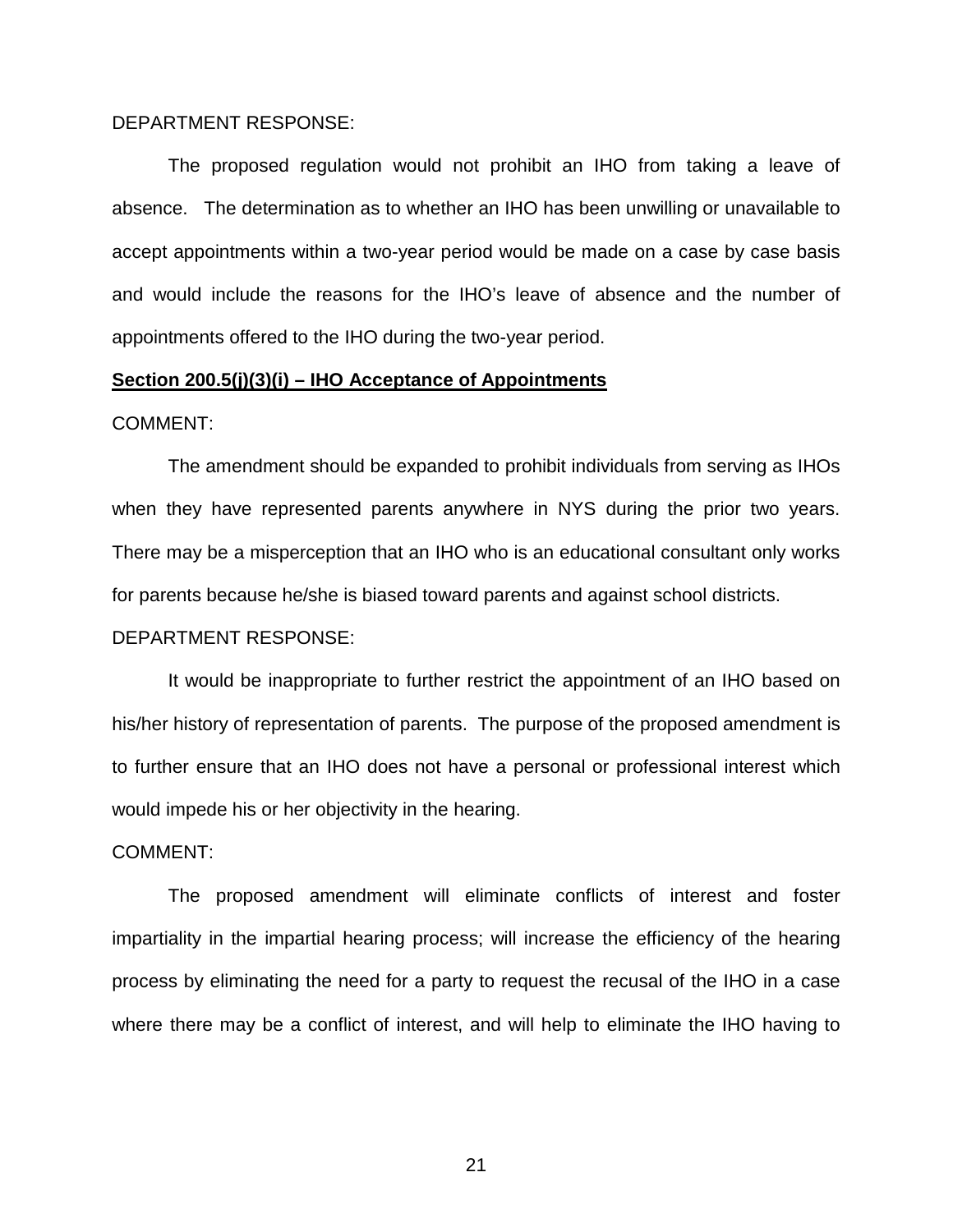make a decision, in his or her discretion, whether to recuse him or herself from the case.

## DEPARTMENT RESPONSE:

Comments are supportive and no response is necessary.

#### COMMENT:

Define "direct special education advocacy."

# DEPARTMENT RESPONSE:

The proposed amendment has been revised to replace the term "special education advocacy" with an individual with special knowledge or training with respect to the problems of students with disabilities who has accompanied and advised a party from the same school district in a due process complaint within a two year period.

# COMMENT:

This proposal sets dealing with an individual parent who happens to reside or send their child to school within a specific school district on an equal footing with dealing with the school district itself.

## DEPARTMENT RESPONSE:

The intent of this comment is unclear.

## COMMENT:

The restriction on attorneys does not include any of the other services that a school district could pay an attorney to do. IHOs who are members of firms or organizations in which other members have represented the school district within two years should likewise be prohibited from accepting an appointment with that school district.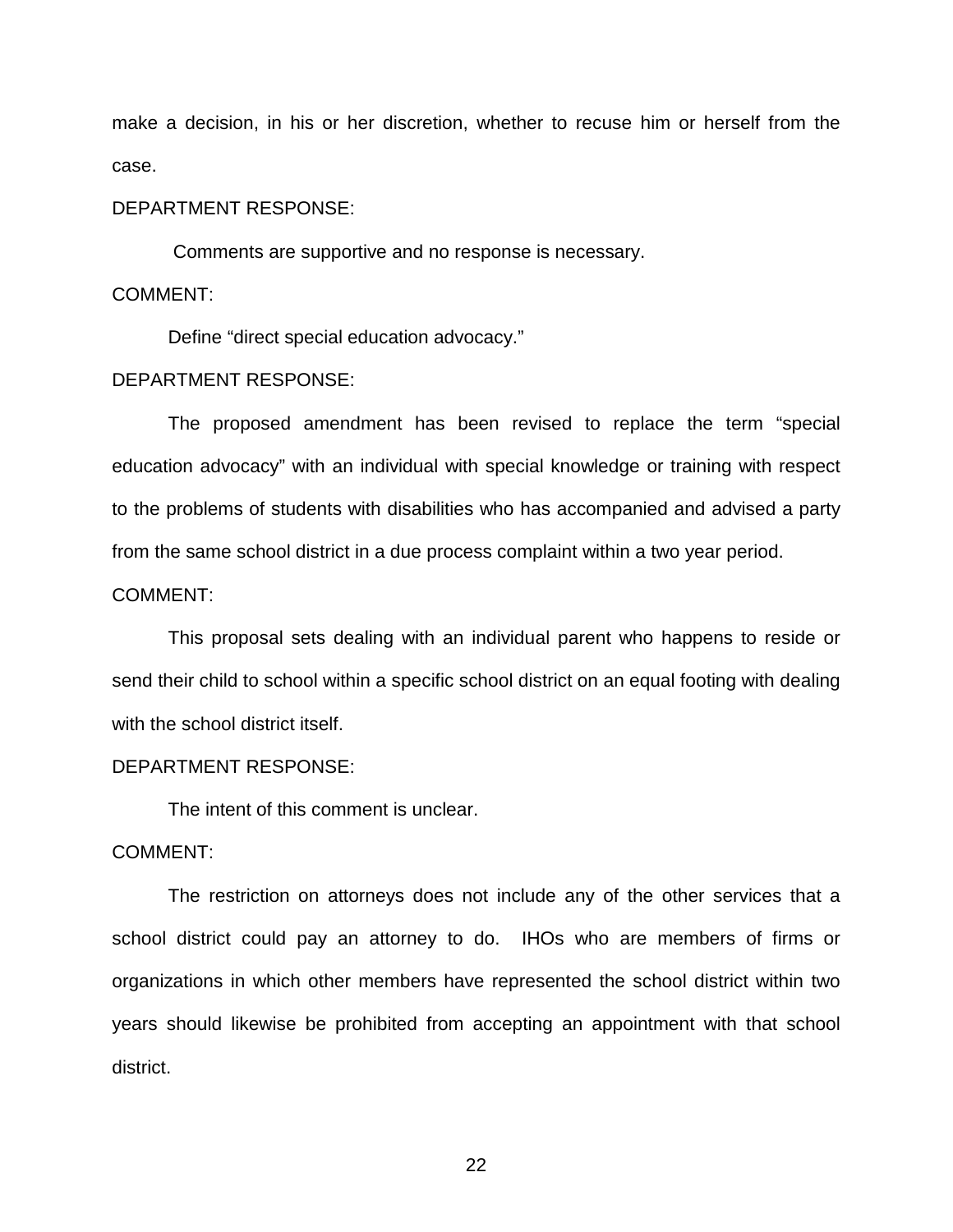## DEPARTMENT RESPONSE:

As attorneys, many NYS IHOs have other employment responsibilities. The purpose of the proposed rule is only to further ensure that the IHO does not have a professional conflict of interest with the school district in which he or she is presiding over in a special education due process hearing.

# **Section 200.5(j)(3)(ii) – Consolidation and multiple due process hearing requests**  COMMENT:

Consolidation of cases will result in improved efficiency of resources; save time, expense and reduce confusion; result in determinations made in the best interests of children; enhance efficiencies; streamline the hearing process; eliminate forum shopping and will ultimately serve both parties by eliminating redundant testimony, addressing current abuses and increasing efficiencies. The proposal will avoid the duplication of attorney fees and professional time. It would be in the best interests of parents and their children to be assured that multiple issues warranting a fair hearing will be handled as expeditiously as possible.

# DEPARTMENT RESPONSE:

Comments are supportive and no response is necessary.

## COMMENT:

The detailed considerations should be deleted from the proposal and disseminated in guidance. The specific procedures and factors must be clarified.

# DEPARTMENT RESPONSE:

The proposed amendment, as revised, retains the considerations, but clarifies that the IHO must consider only those factors that are relevant to the consolidation, and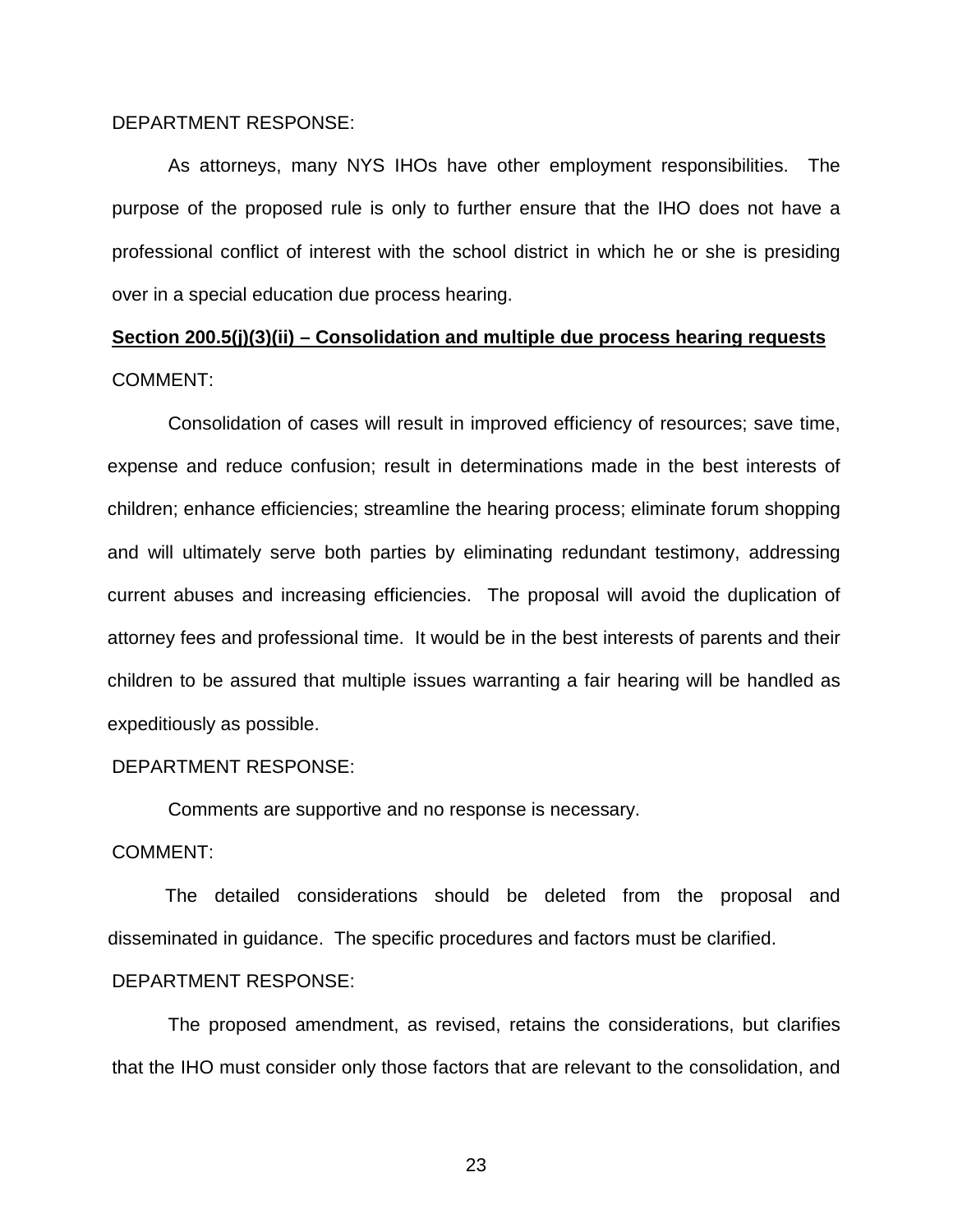deletes the factors in the proposed amendment relating to the similarity of the issues and whether the parties have sought mediation with regard to a due process complaint. It would be at the discretion of the IHO, based on his or her consideration of such factors to determine if consolidation of a due process complaint filed prior to the commencement of the hearing would be appropriate. The proposed considerations would guide the IHO in justifying his or her decision regarding consolidation and address inconsistent consolidation practices across IHOs. A consolidation is not an amendment to a due process complaint. A decision to consolidate two or more due process complaints is a decision to hear two or more separate issues simultaneously, on the same hearing schedule.

#### COMMENT:

Consolidation should be prohibited if the subsequent due process complaint is filed within five days of the commencement of the hearing, unless the other party consents in writing.

## DEPARTMENT RESPONSE:

The consolidation determination is at the discretion of the IHO, based on his/her consideration of various factors. Either party may object to the consolidation. To limit the cases that could be consolidated to those due process complaints filed within five days of the commencement of the hearing may not be in the interests of judicial economy and in furtherance of the student's educational interests.

#### **Section 200.5(j)(3)(xi) – Pre-hearing Conferences:**

COMMENT: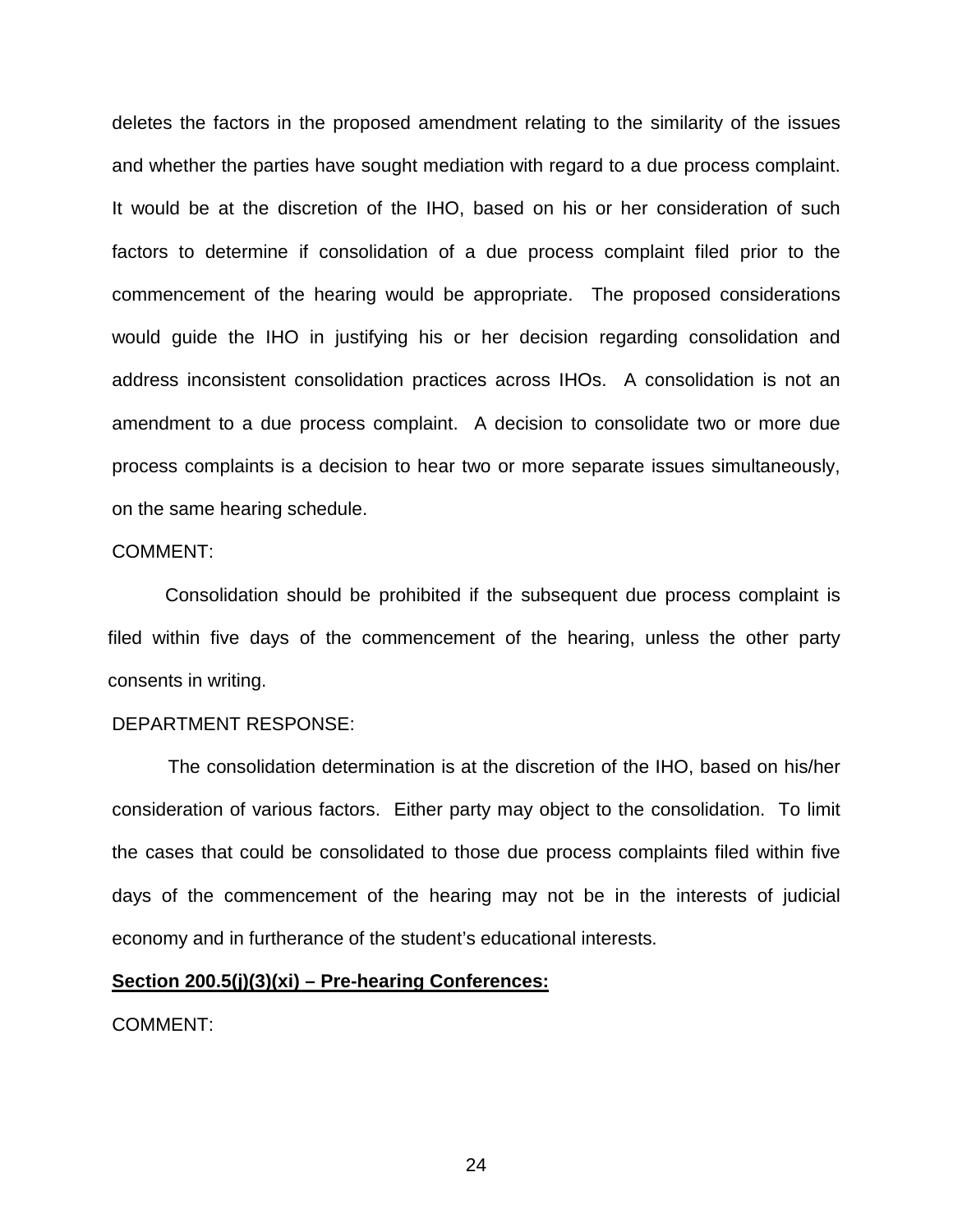The proposal allows the IHO to research issues that may affect a decision, and focus on pertinent issues; will facilitate more efficient and expeditious decisions; will result in greater efficiencies, which will hopefully lead to shorter hearings; and will be in the best interests of parents and their children by assuring that the factual issues in question are commonly understood prior to the actual hearing. The use of pre-hearing meetings has led to positive outcomes.

#### DEPARTMENT RESPONSE:

Comments are supportive and no response is necessary.

## COMMENT:

The proposal could impose a burden on pro se parents; place a further potential access to justice burden on *pro se* litigants, who may ill-afford an additional day of being present at a detailed and potentially lengthy pre-hearing conference, or even of making themselves available for an extended conference call during business hours. The imposition of an "order" is a further "chilling" effect on parents trying to exercise their rights under federal law.

#### DEPARTMENT RESPONSE:

The proposed amendment authorizes the IHO to assist an unrepresented party (e.g., pro se parent) at all stages of an impartial hearing, including a pre-hearing conference. The proposed pre-hearing conference requirement is likely to reduce and not increase the number of days a parent would be expected to attend hearings. An impartial hearing is a formal hearing in which IHOs issue orders. The effect of a prehearing conference order that confirms and/or identifies the time, place and dates of the hearing and other administrative matters (such as identifying the issues to be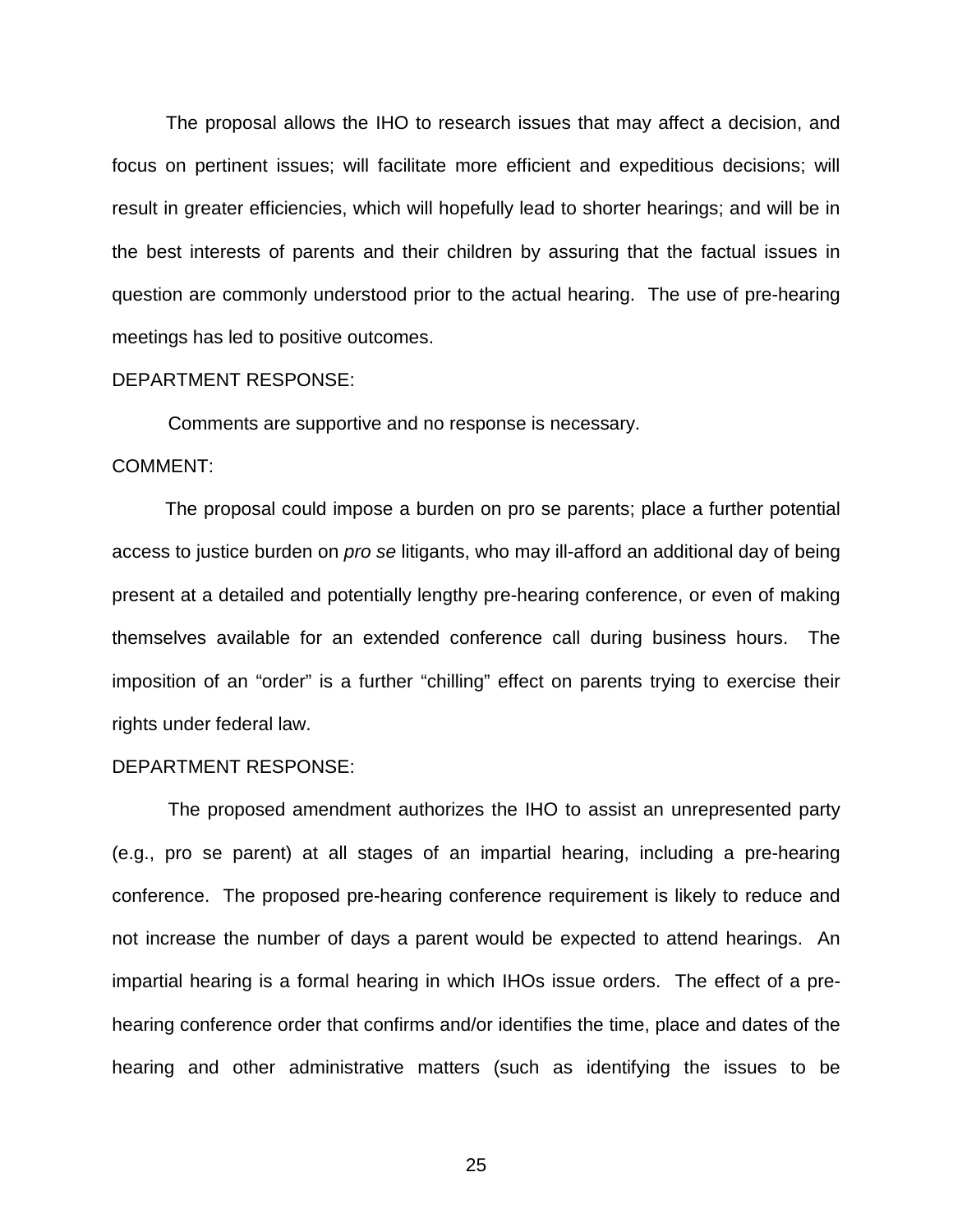adjudicated, relief being sought, the deadline date for disclosure of evidence, the briefing schedule, the date by which the final decision of the IHO is to be issued) should assist the parties, including the parents, in planning for hearing sessions and should assure the parent that the matter regarding the student will be resolved in an expeditious and fair manner.

#### COMMENT:

Current regulations are more reasonable which allow, but do not require, prehearing conferences. The added time required to schedule pre-hearing conferences on cases that ultimately will settle is likely to create delays in scheduling those cases that do require adjudication. A pre-hearing conference should be ordered only upon the request of a party. A pre-hearing conference order should not be required in every case; only when warranted. This proposal will add an unnecessary layer of litigation that will delay the proceedings, increase costs to all parties and contravene Congress' purpose of promoting collaboration between schools and parents. If the State were to require pre-hearing conferences, the State must take steps to ensure efficiency of conferences.

#### DEPARTMENT RESPONSE:

The pre-hearing conference is necessary to ensure that the IHO effectively and efficiently manages the federal and State required timeline to complete the impartial hearing and issue the decision. Upon review of data on the conduct and timeliness of NYS impartial hearings, and in consideration of IHO procedures in other states, the State has determined that the proposed required pre-hearing conferences are necessary to provide IHOs with a consistent process and procedures to move the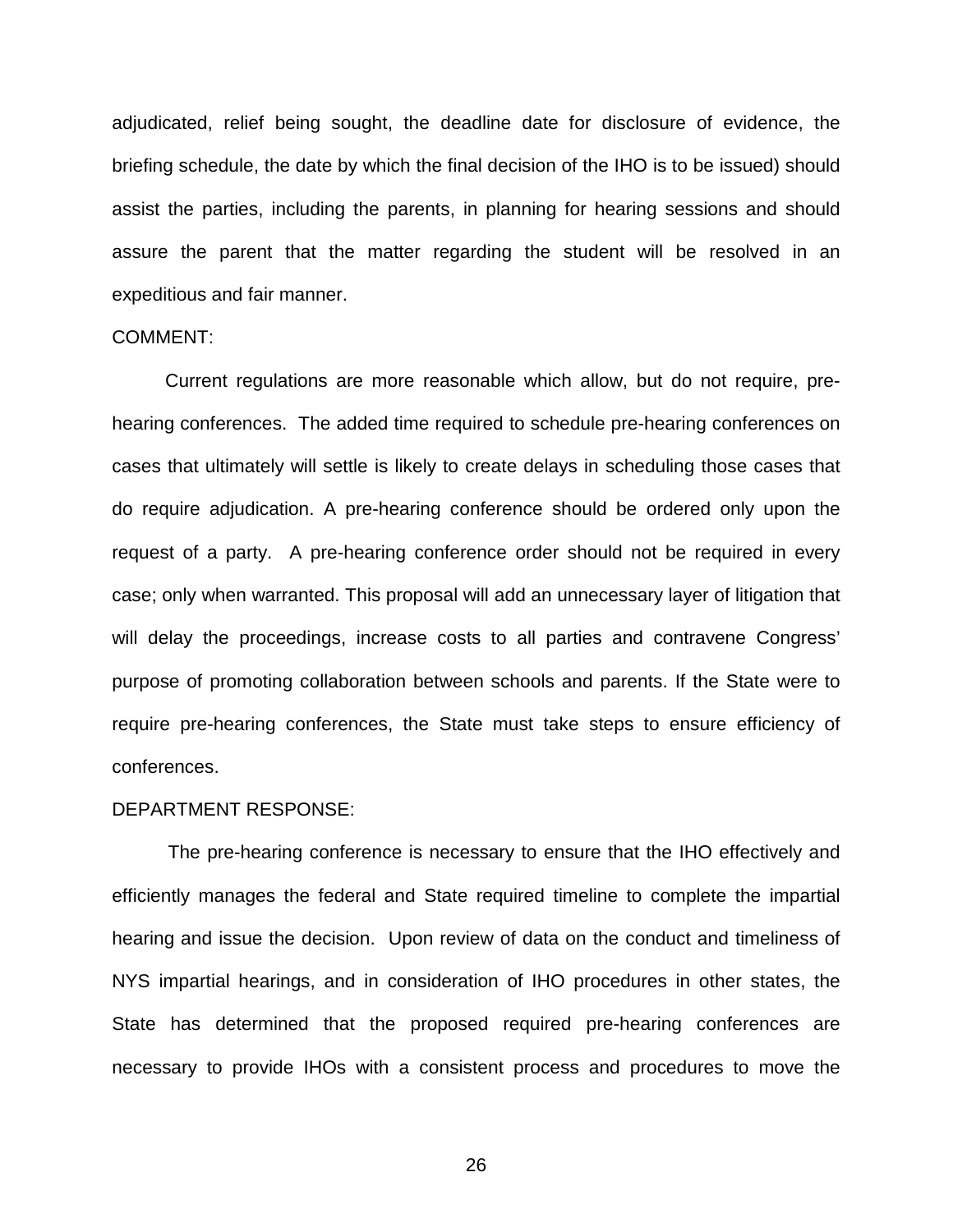hearing forward in a smooth, orderly fashion, and to render decisions in an efficient and expeditious manner.

## COMMENT:

The proposal would formalize the informal resolution period; cause the IHO to become involved when resolution is likely without his/her involvement and require the parties to focus on hearing preparation rather than resolution. This proposed amendment takes away the opportunity for an early informal resolution and could pose a hardship for parents who are hoping to resolve an issue without an attorney or with as few hearing dates as possible.

## DEPARTMENT RESPONSE:

Nothing in the proposed amendment would require a pre-hearing conference to be conducted prior to the end of the resolution period. To clarify this, the proposed amendment has been revised to add a new paragraph stating that the IHO is not authorized to conduct a pre-hearing conference prior to the conclusion of the resolution period.

#### COMMENT:

This proposal will delay hearings by tying up an already overburdened calendar and creating scheduling difficulties; significantly increase cost and personnel burdens on school districts by adding thousands of conferences and formal, written orders, to cases that will resolve without a hearing commencing at all. Absolutely unworkable in NYC, adding thousands of mandated proceedings to an already overburdened system. The proposal would result in a logistical nightmare and cost implication as the federal and State statutes require provision of a translator for all parents who are non-English-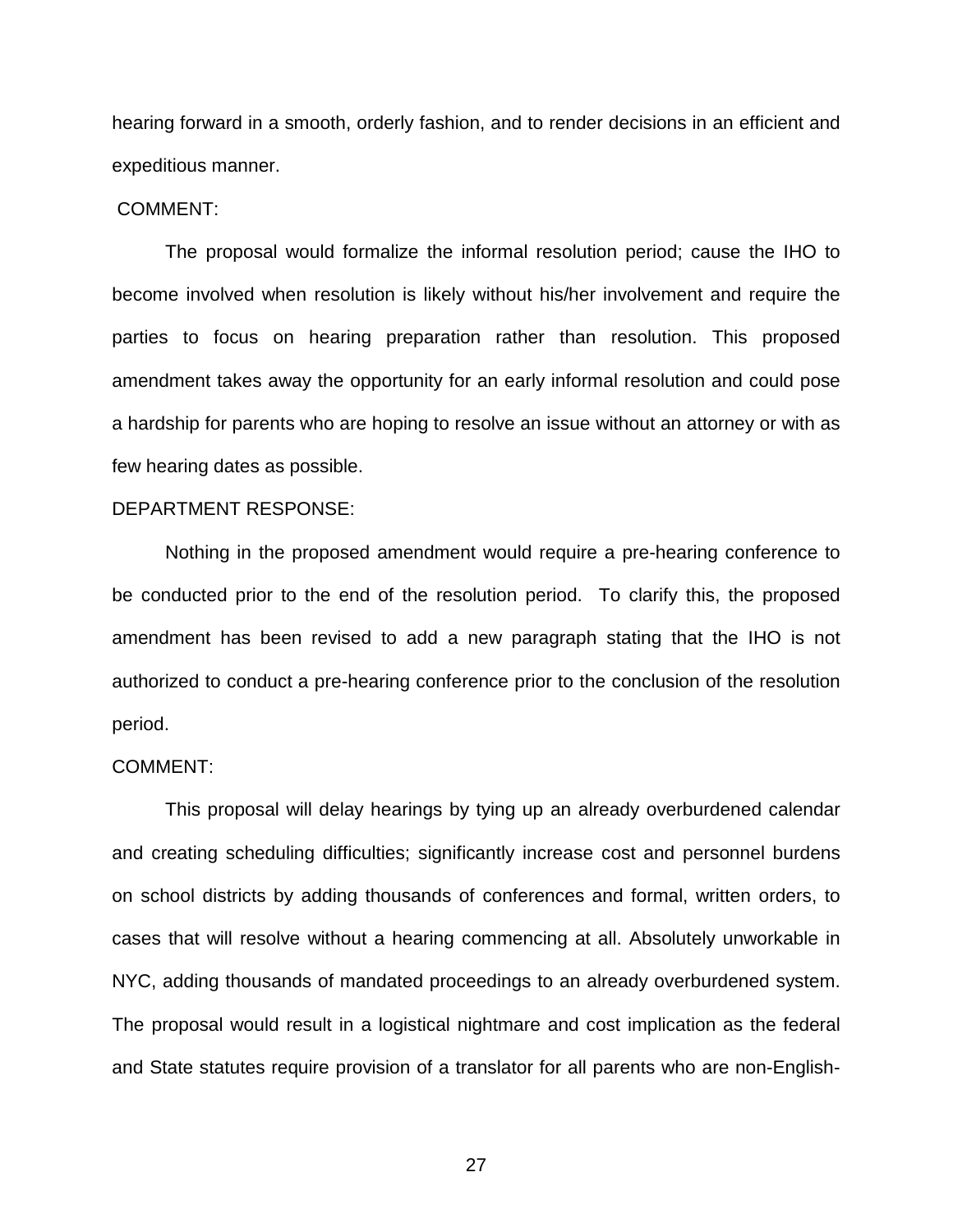speaking. The proposal will increase costs for parents and districts by leading to an increase in litigation. It will cause an additional day of hearing. The proposal is likely to create delays in scheduling those cases that do require adjudication.

# DEPARTMENT RESPONSE:

A pre-hearing conference is expected to result in fewer hearing sessions and more timely decisions, thereby reducing, not increasing costs. Currently, many impartial hearing sessions are scheduled sequentially, resulting in duplication of testimony and additional printings of transcripts to refresh an IHO's recollection of the issues presented. Because a pre-hearing conference would be convened only for those cases whereby the parties have been unable to reach a resolution during the resolution period and for which the timelines require that the IHO initiate the hearing, a mandatory prehearing conference would not increase hearing sessions and orders for cases that will resolve without a hearing commencing at all.

## COMMENT:

This proposal requires the parent to provide all the issues up front without knowing why the district did what it did; would require the parties to narrow or exclude issues before all evidence is presented; would skew the process in favor of the district; may be used to deny the party commencing the hearing his/her right to be heard on certain issues; and does not allow the addition of issues when evidence is brought forth during the hearing. The pre-hearing conference would shift the burden of proof and deny the parent the right to plead, and have heard, all of their claims against the school. The proposed amendment that the pre-hearing conference be used to identify the factual issues to be adjudicated at the hearing is not permissible under the federal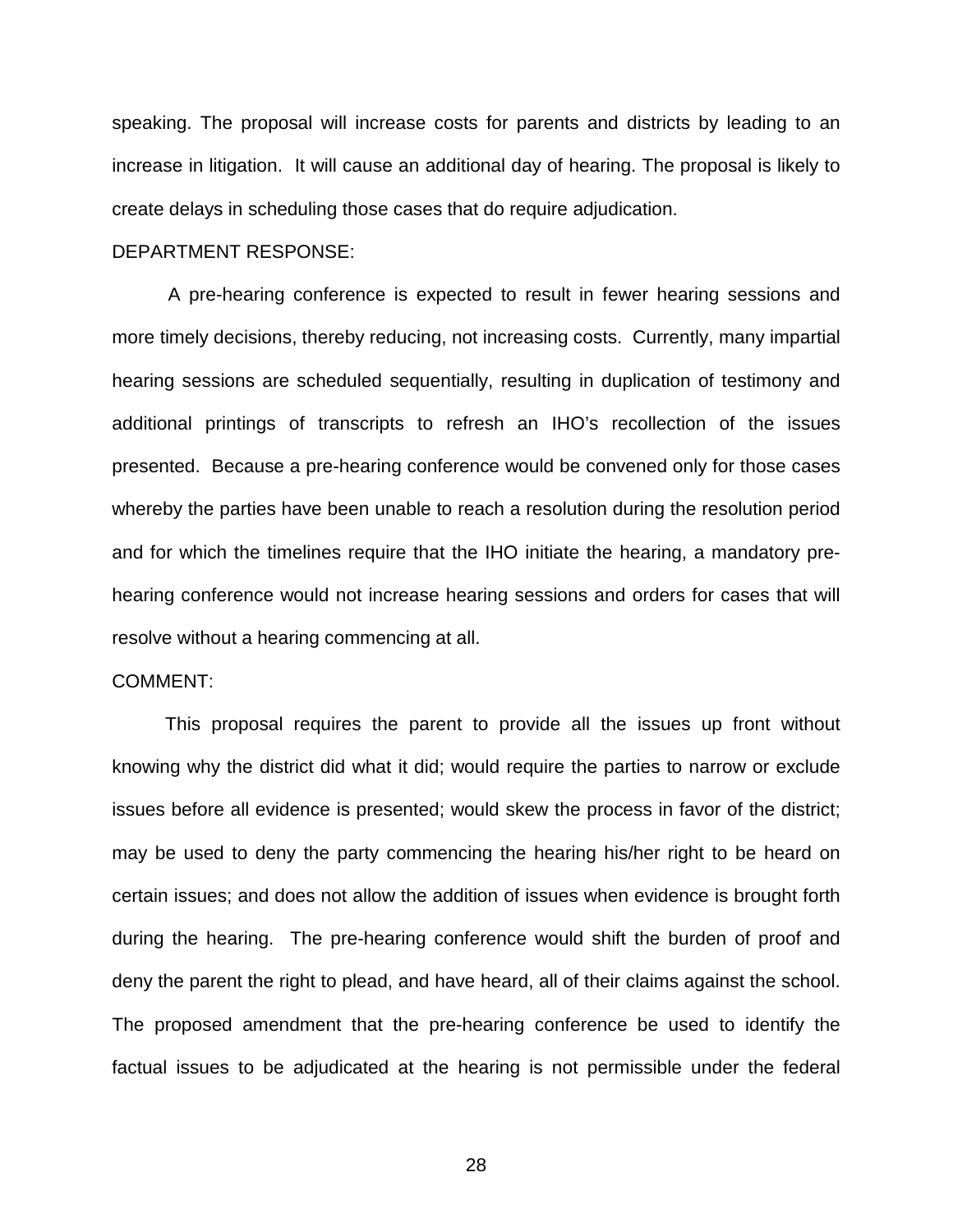statute. An Order modifying, or even restating in different words, the issues in the complaint would deprive the complainant of their statutory right to make the other side fully meet its burden thereby violating the State's burden of production and burden of persuasion law in special education hearings. The proposed requirement that the IHO identify the factual issues in a pre-hearing order would give the IHO authority to rephrase and even limit the petitioner's claims for relief, thus depriving petitioners of their right to state their own claims.

#### DEPARTMENT RESPONSE:

The IHO must have clarity on the issues in order to properly focus on and manage the issues to be presented at a hearing and to decide whether issues are within his/her jurisdiction. Additionally, the parties need clarity on the issues in order to prepare for the hearing. Nothing in the proposed amendment would deny the parent the right to file a separate IDEA claim against the school district or to request an amendment to the due process complaint to add issues. In addition, further clarity on the issues might lead the parties to an earlier resolution of the matter. How the IHO clarifies the issues at the pre-hearing conference will impact the length of the hearing and, in some cases, whether a hearing is even necessary. Nothing in the proposed amendment would authorize the IHO to modify the issues in the due process complaint. COMMENT:

The proposal would require parties to identify their evidence and witnesses much earlier than the five-day disclosure deadline and might prevent parties from introducing evidence or witnesses that are discovered between the pre-hearing conference and the five-day disclosure deadline.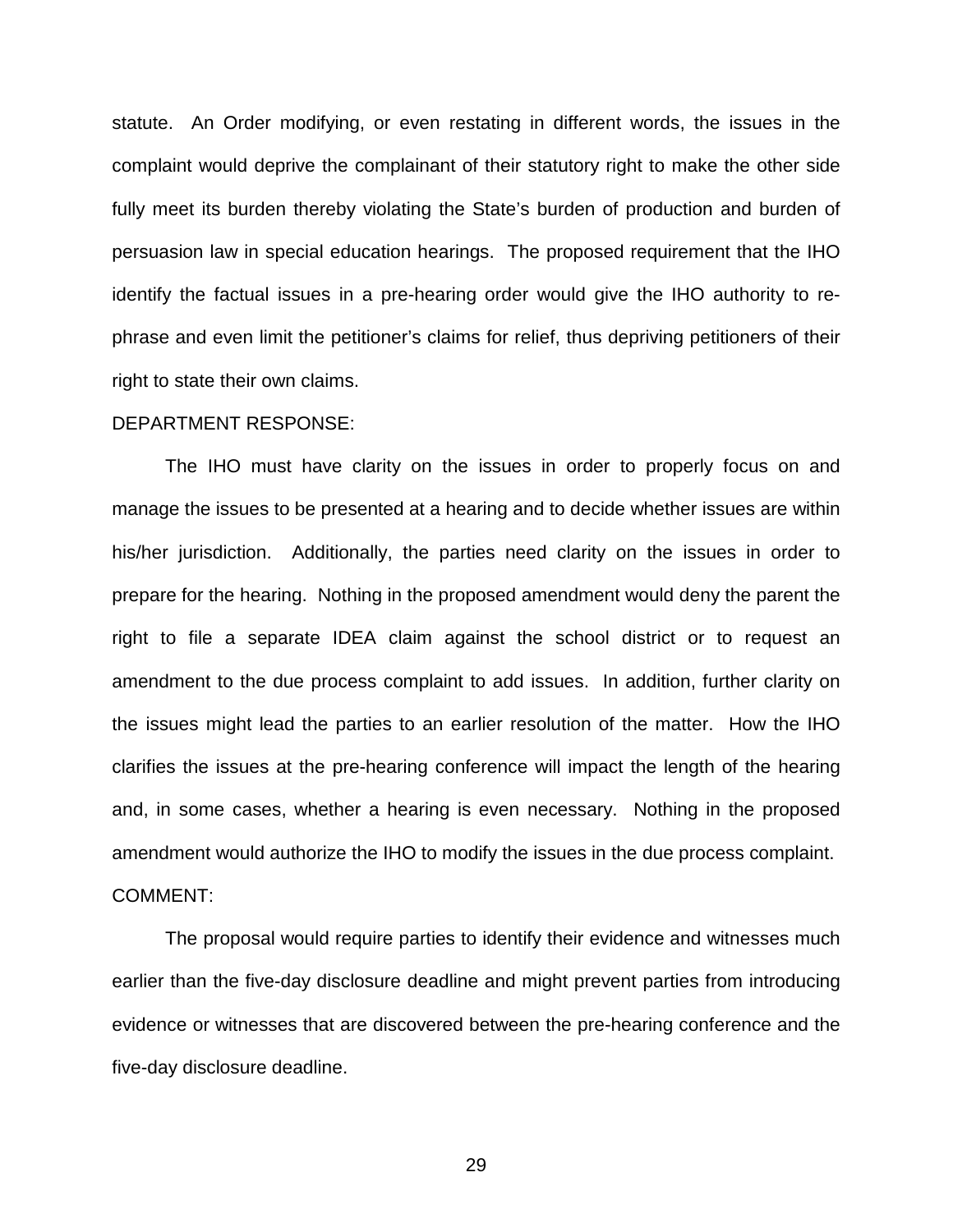# DEPARTMENT RESPONSE:

Federal and State regulations require that the parties disclose to all other parties not less than five business days prior to a hearing all evaluations completed by that date and recommendations based on the offering party's evaluations that the party intends to use at the hearing. Because the list of witnesses is not required for disclosure five business days before the hearing, the proposed regulation has been revised to separate the pre-hearing order requirement for the list of witnesses expected to provide testimony at the hearing from the requirement that the deadline date for final disclosure of all evidence intended to be offered at the hearing, which must be no later than at least five business days prior to the first scheduled date of the hearing.

#### COMMENT:

The proposed language violates generally accepted principles of due process by requiring the IHO to go forward with the conference even if a party cannot attend, irrespective of the reason, and requiring issuance of an Order even in the absence of a party. The proposed regulation does not include a notice requirement which may result in pre-hearing conferences being held with little or no notice to the parties; this could result in IHOs conducting conferences and issuing orders without the participation of all affected parties.

#### DEPARTMENT RESPONSE:

As with the hearing session, the pre-hearing conference must be conducted at a time and place which is reasonably convenient to the parent and the student involved. The proposed amendment has been revised to add that if a party does not participate in the pre-hearing conference, the IHO may proceed with the conference and issue the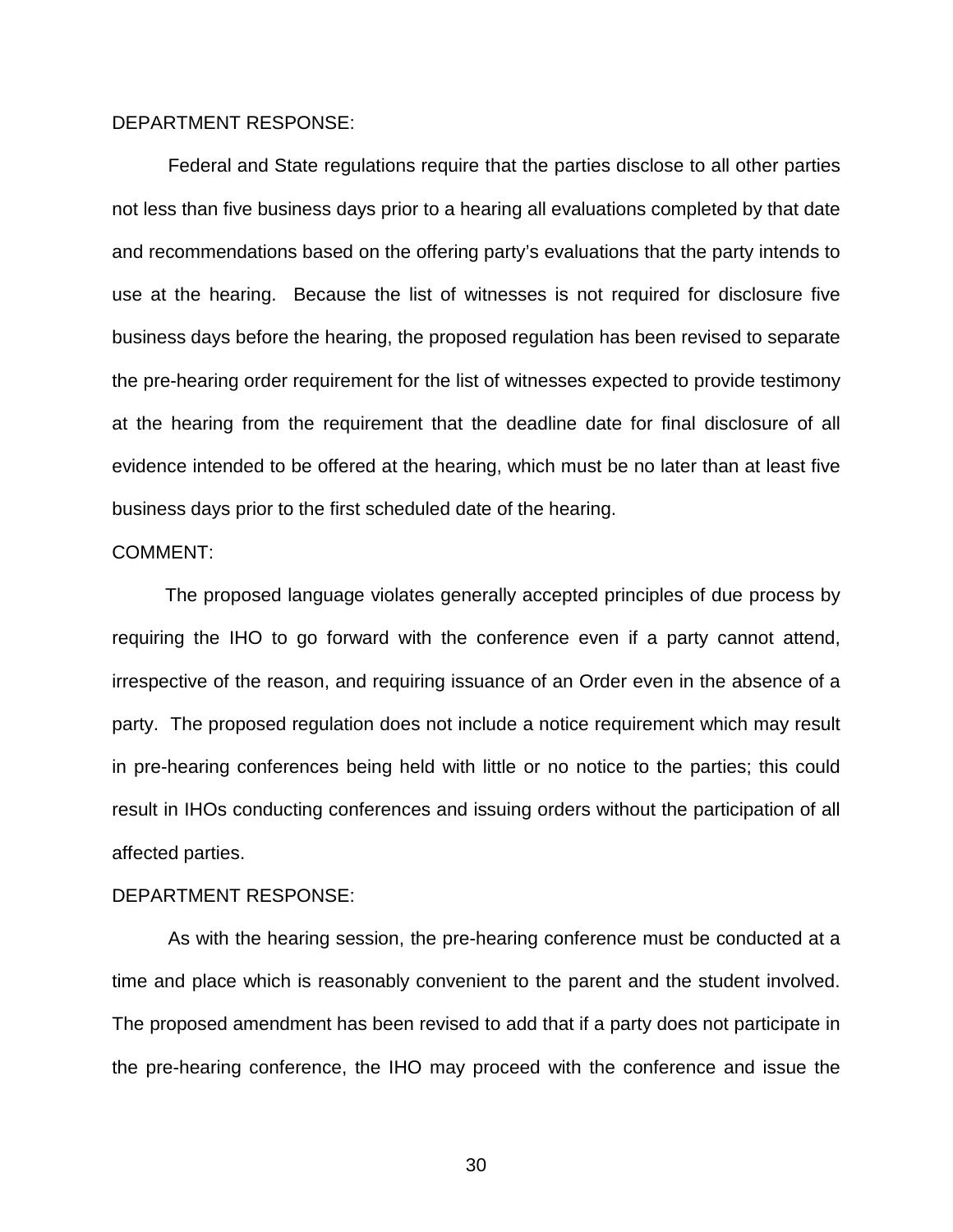written pre-hearing order, provided that both parties are given an opportunity to render objections to the pre-hearing order.

#### **Section 200.5(j)(4)(iii) – Settlement Agreements**

#### COMMENT:

This recommendation provides an appropriate boundary for decision-making between IHOs and other decision-making bodies. Matters not before the IHO should not be included in a settlement. It is in the interests of parents and their children to be assured that any decisions rendered are consistent with the matters brought before the IHO.

#### DEPARTMENT RESPONSE:

The proposed amendment is not intended to limit settlement agreements to only those issues before the IHO, but rather to limit the IHO's authority to so-order a settlement agreement on any issues not before the IHO in a due process complaint. COMMENT:

When both parties agree, the IHO should have discretion to so-order a settlement agreement on matters not before the IHO in the complaint. The purpose of the proposed amendment is unclear and what the intended or unintended consequences of doing so would be. The IHO should have discretion to review the proposed settlement and to opine as to its benefit to the parties. There is no mandate relief from limiting the range of settlement orders that may be so-ordered by IHOs.

#### DEPARTMENT RESPONSE:

Both federal and State regulations require that the subject matter of the impartial due process hearing be limited only to those issues raised in the due process complaint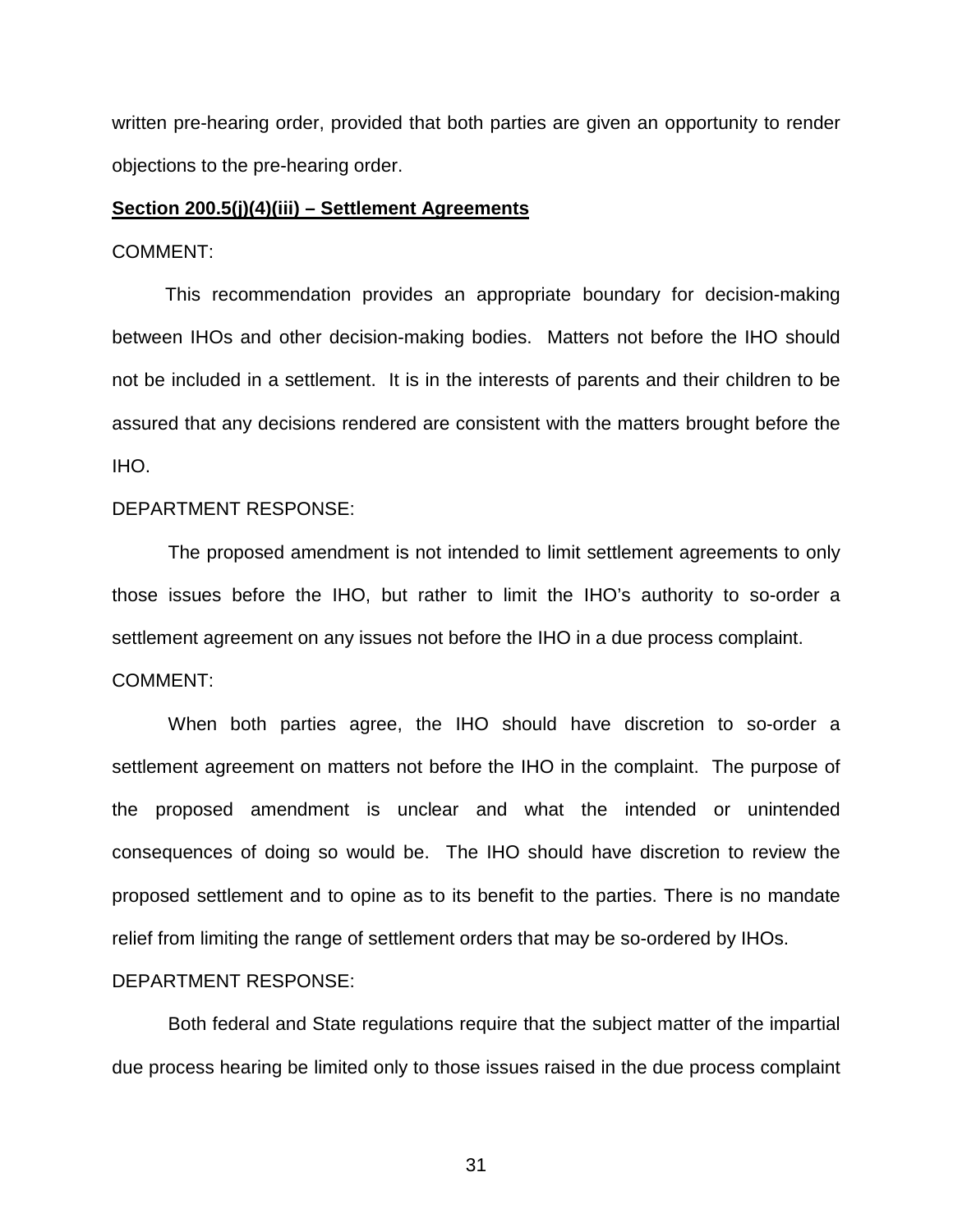notice or amended due process complaint notice. An IHO can only hear and issue decisions on those matters. The decision of the IHO must be based solely upon the record of the proceeding before the IHO and must set forth the reasons and factual basis for the determination. Therefore, the proposed regulation clarifies that while an IHO may order a settlement agreement, he/she is limited in the authority under IDEA to do so only for issues that were raised in the due process complaint or amended due process complaint notice.

#### **Section 200.5(j)(5) - Timeline to Render a Decision**

COMMENT:

The proposal guarantees an adhered-to timeline, especially where tuition payment is involved; and promotes the timely resolution of due process complaints. Recognizing that the granting of extensions can be abused, we would support a regulation that discourages any extension of the timelines over the objection of the other party. Parents and their children should be assured that decisions would, to the best extent possible, be rendered within the required 45 day time period.

# DEPARTMENT RESPONSE:

Comments are supportive and no response is necessary.

COMMENT:

The proposed changes in compliance deadline requirements will defeat the intended purpose of the proposed regulations, and will cause more cases to be out of compliance. The proposal will further complicate already confusing regulations, will impose additional, unnecessary burdens on the parties and IHOs, will be hard to implement, and will violate the parties' rights under IDEIA. The federal concern about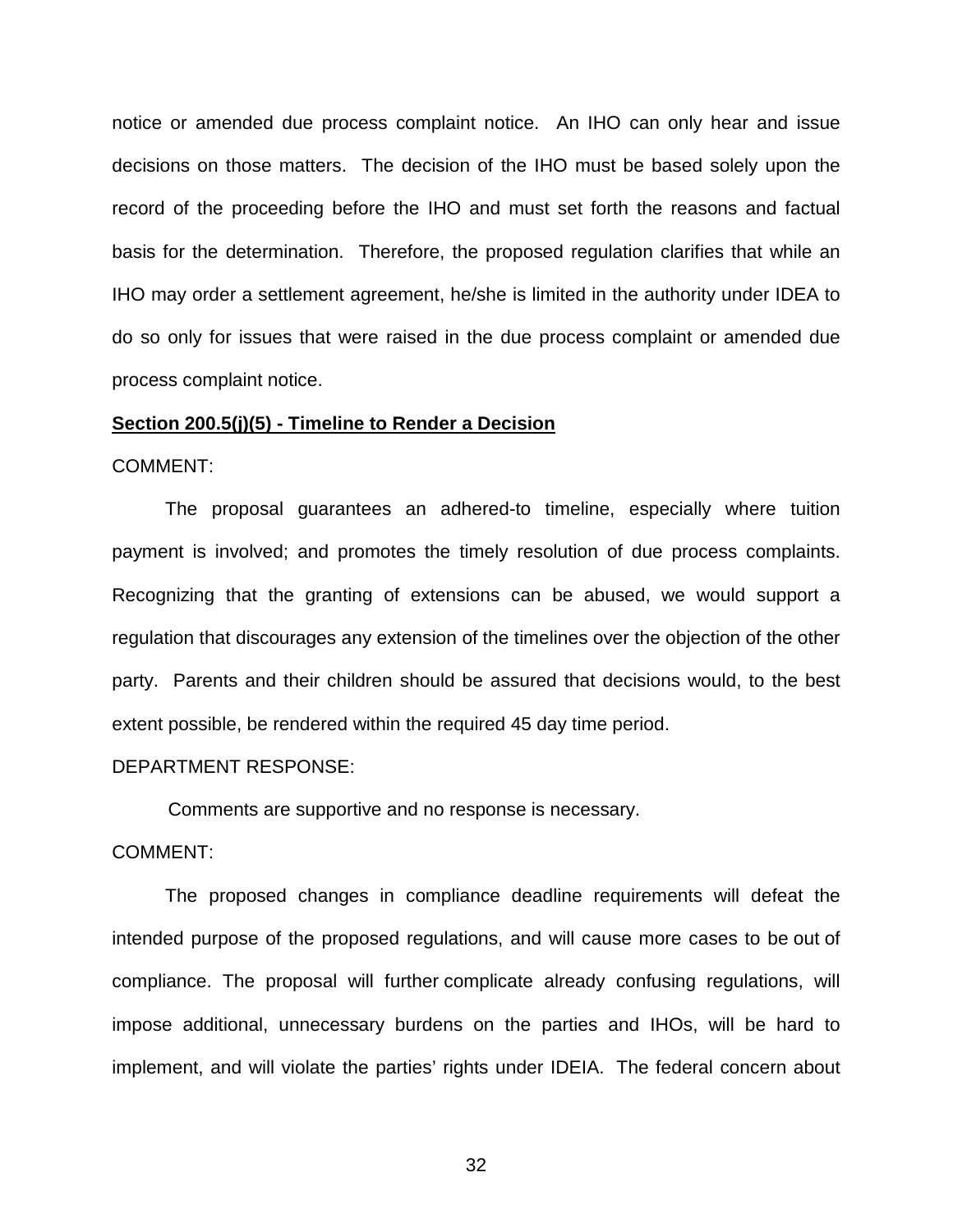lack of compliance will be better served by clarifying the process and removing unnecessary impediments to timely conclusion of impartial hearings. The problem of untimely decisions needs to be addressed through careful monitoring of the abuses, rather than by imposing new mandates that eliminate the ability to make these decisions after consideration of the unique circumstances presented in each case. We oppose any regulatory restriction that mandates a particular outcome regardless of the facts and circumstances.

#### DEPARTMENT RESPONSE:

The proposed amendment on the timeline to render a decision does not provide further regulatory restrictions or burdens on the parties than is required by federal law and regulation; and does not violate parties' rights or the IHO's ability to make decisions on a case-by-case basis.

#### COMMENT:

The parties should have to go to a resolution meeting when the district files a due process complaint.

#### DEPARTMENT RESPONSE:

Federal law and regulation do not require a resolution session when the school district files a due process complaint. IDEA section 615(f)(1)(B)(i) requires a school to convene a resolution meeting when a parent files a due process complaint. The purpose of a resolution session is for the parents to discuss their due process complaint and the facts that form the basis of the due process complaint so that the school has an opportunity to resolve the dispute.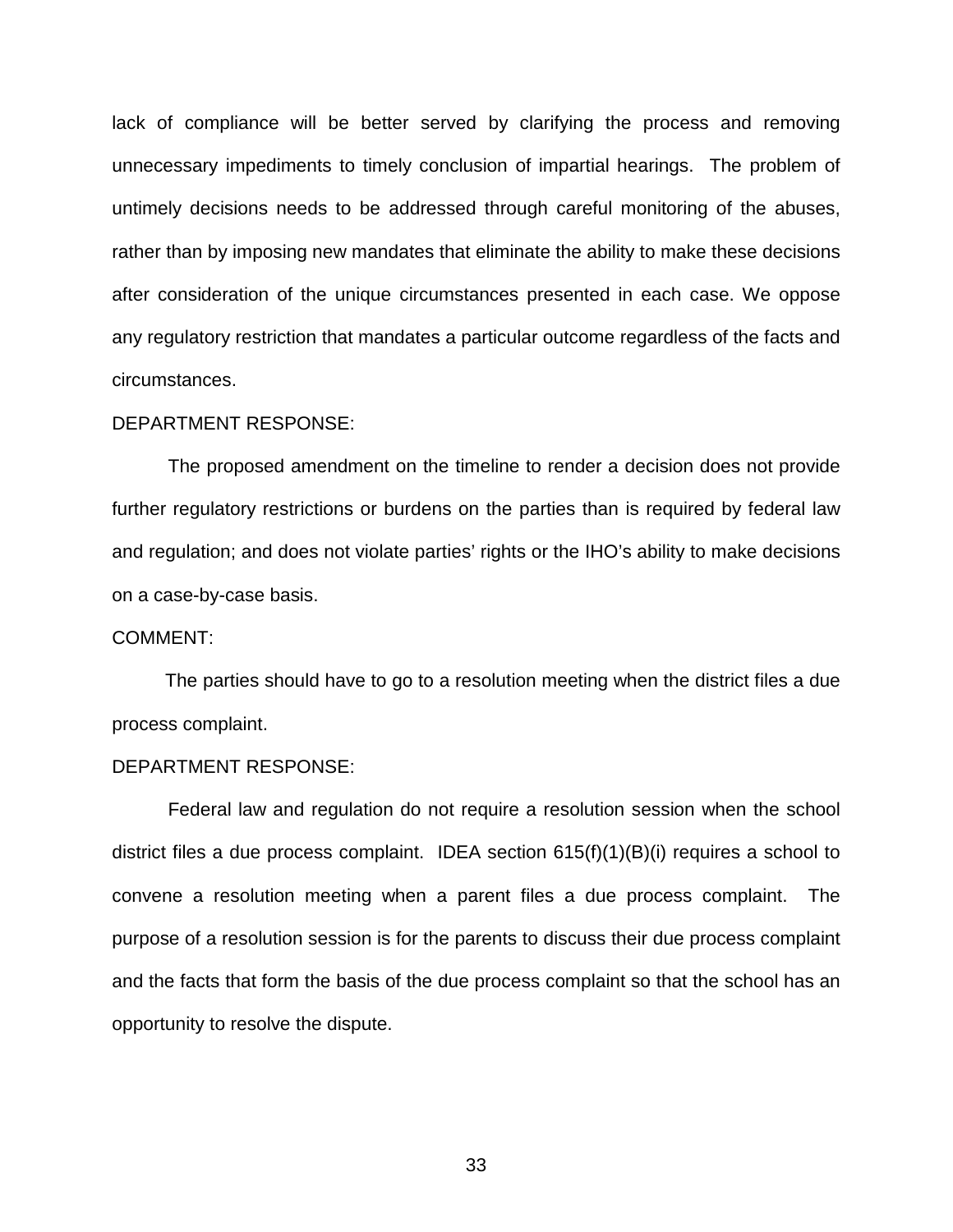#### **Section 200.5(j)(5) – Submission of IHO Decisions**

## COMMENT:

The proposal allows SED to be better aware of cases and decisions. The recommendation will maintain greater confidentiality for all parties.

## DEPARTMENT RESPONSE:

Comments are supportive and no response is necessary.

# COMMENT:

Current redaction guidelines run counter to NYS Freedom of Information Laws (FOIL). There should be follow-up by SED where it is deemed necessary upon SED's review. Redaction requirements are unduly complicated, burdensome, unnecessary and interfere with the purpose of disclosure. IHOs should be paid for redaction. Narrower redaction standards should be developed. Will increase the cost of the hearing process by requiring IHOs to spend additional time, at school district expense, redacting personally identifiable information from their decisions for SED. The additional time and expense of this activity should be assumed by the State.

## DEPARTMENT RESPONSE:

The requirement that IHOs submit a redacted copy of the IHO decision to the State is a long-standing requirement and is based on federal regulations that require that the public agency make the findings and decisions, after deleting any personally identifiable information, available to the public. Therefore, the cost is properly placed on the schools. The NYSED guidelines for redaction of impartial hearing decisions are periodically reviewed and revised, consistent with FOIL redaction standards. The State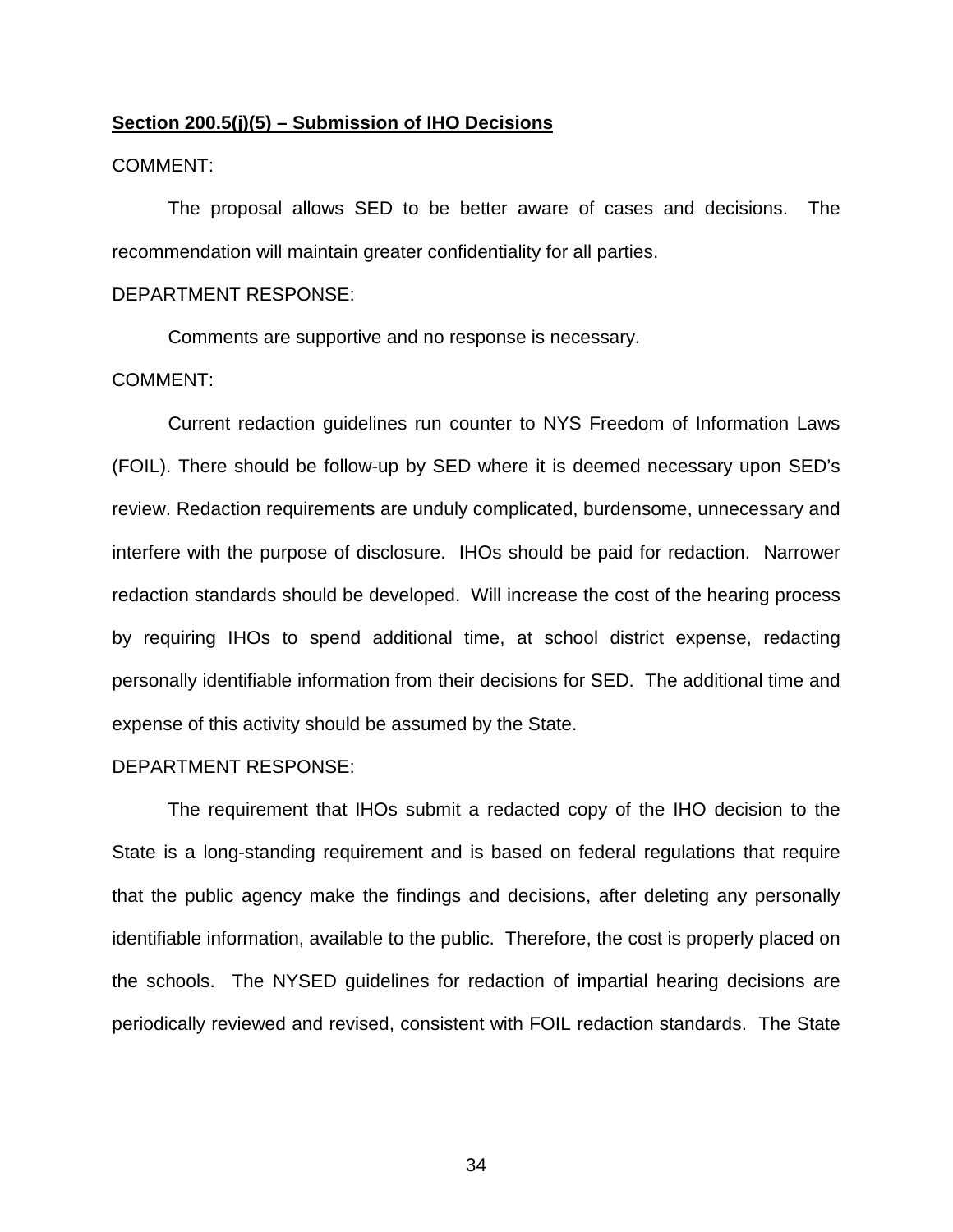has an obligation to ensure that the confidentiality of the student is appropriately protected in the broad public sharing of IHO decisions.

# **Section 200.5(j)(5)(i)-(iv) - Extensions to the Due Date for Rendering the Impartial Hearing Decision**

## COMMENT:

It is important from a district perspective to resolve these matters in a timely manner. The proposal will promote quick resolution to conflicts and enable parties to move forward; makes it less likely that extensions will be granted for the wrong reasons; and likely increase adjudication rates within required timelines. It is in the best interest of parents engaged in special education impartial hearings to be provided a timely decision.

#### DEPARTMENT RESPONSE:

Comments are supportive and no response is necessary.

# COMMENT:

There should not be any extensions. The timeline is sufficient and extensions should not be granted.

#### DEPARTMENT RESPONSE:

Federal law and regulation require that the public agency ensure that not later than 45 days after the expiration of the 30-day resolution period or the adjusted time period described in 34 CFR §300.510(b), a final decision must be reached and a copy of the decision mailed to the parties and further allows for a specific extension of time beyond this time period if requested by either party, with the exception of expedited impartial hearings. Federal regulations allow the 45 timeline to be properly extended.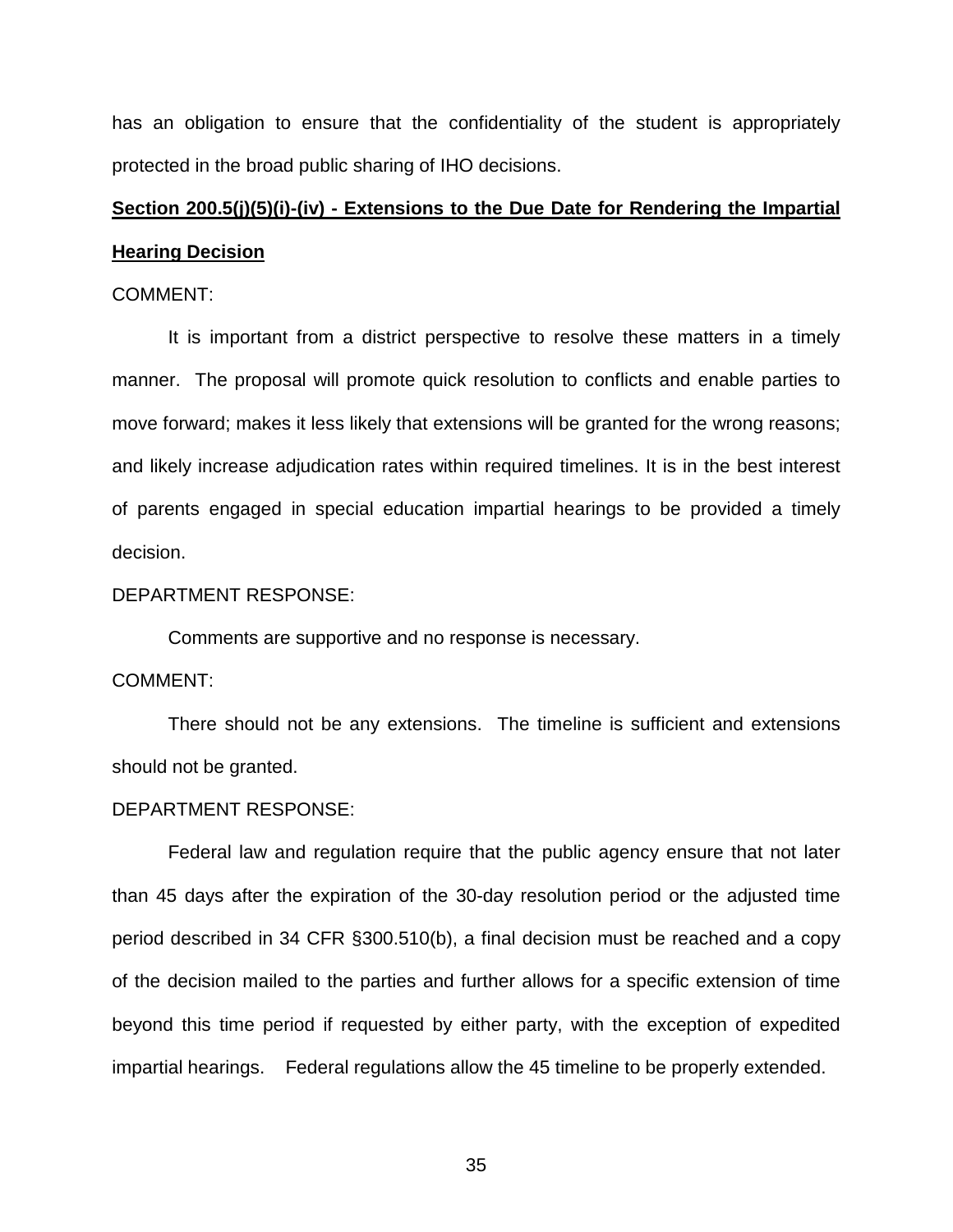COMMENT:

SED should not micromanage impartial hearings. By encroaching on the rights of parties to seek extensions, and encroaching on the discretion of IHOs to grant them (without any basis for doing so in State law), the regulations treat the federal statute as a ceiling, not a floor, and violate the fundamental precept that states may not foreclose rights afforded under the IDEA. The additional timeline extension limits that have been proposed serve no reasonable purpose. The proposal to emphasize the importance of granting extensions for only limited purposes (and adding to that list) is to totally ignore the real and practical considerations involved in impartial hearings. The proposed change adds several considerations and outright prohibitions that only add to the restrictions on granting extensions, making it harder to accommodate reasonable scheduling and damaging all the parties in a hearing. The existing regulations further impinge on public policy by barring (in the present rules) or limiting (in the proposed regulations) extensions to permit settlement negotiations and execution; on districts' capacity to present the witnesses essential to meet their burden under the law by prohibiting extensions based on school vacations, schedules, or the limits imposed by employment contracts; and on districts' and parents' capacity to be represented by the counsel of their choosing by prohibiting extensions based on attorney calendar and availability. It is potentially devastating to the record to deny extensions, as the proposed regulations by and large require, "because of vacations, a lack of availability resulting from the parties' and/or representatives' scheduling conflicts, avoidable witness scheduling conflicts or other similar reason." If both parties are represented by counsel, they should have a right to extend deadlines by agreement. The proposal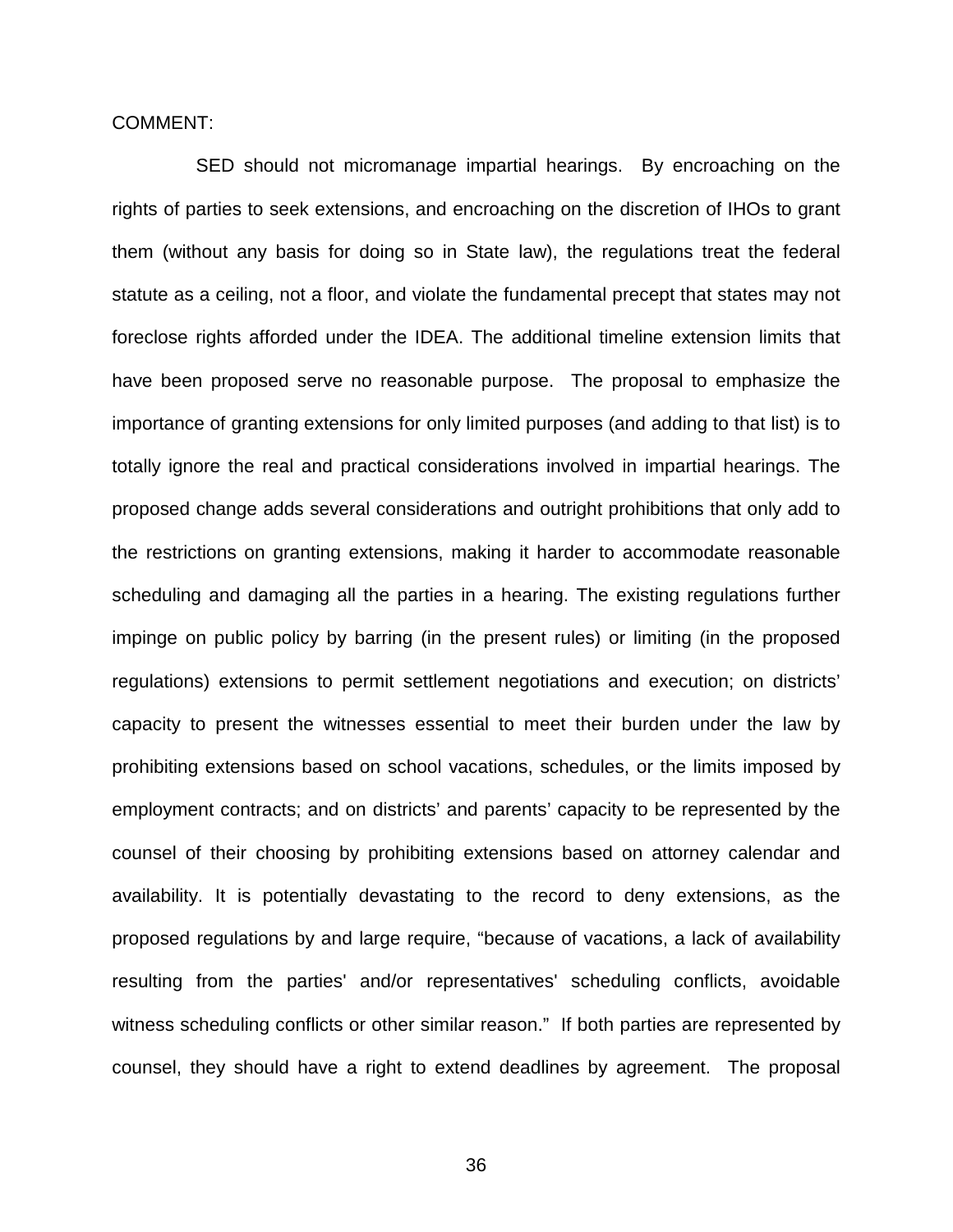discourages extensions resulting in IHOs being forced by law to prioritize district availability behind that of the parents, rather than using their judgment to permit extensions that might afford comparable respect for district constraints when appropriate. Witness availability, attorney availability, and the availability of parties are not mere procedural luxuries; they strike to the substantive heart of the parties' capacity to be heard. Interference with these core elements of due process severely narrows the parties' right to seek extensions under the IDEIA and should be eliminated from the proposed regulations. It is unclear how extenuating circumstances (e.g., severe weather, health emergency, power outages, etc.) should be handled. The proposed rule, as written, would preclude adjournments needed due to the school board calendar. The proposed change will further complicate already confusing regulations, impose additional unneeded expenses and other burdens on the parties and the IHO, be hard to implement and will violate the parties federally granted due process rights. The current rules improperly limit the length of any extensions. Proposed and existing regulations violate public policy and encourage litigation. Existing regulations impinge on districts' and parents' right to be represented by attorneys of their choice by prohibiting extensions based on attorney availability and should be changed to protect the due process rights of all parties. Amend the regulations to allow for extensions based on the availability of the parties, their attorneys and the various witnesses to make certain that parties are allowed to fully present their case and to allow consideration of the schedule of the parties involved school closings and the resultant unavailability of district witnesses.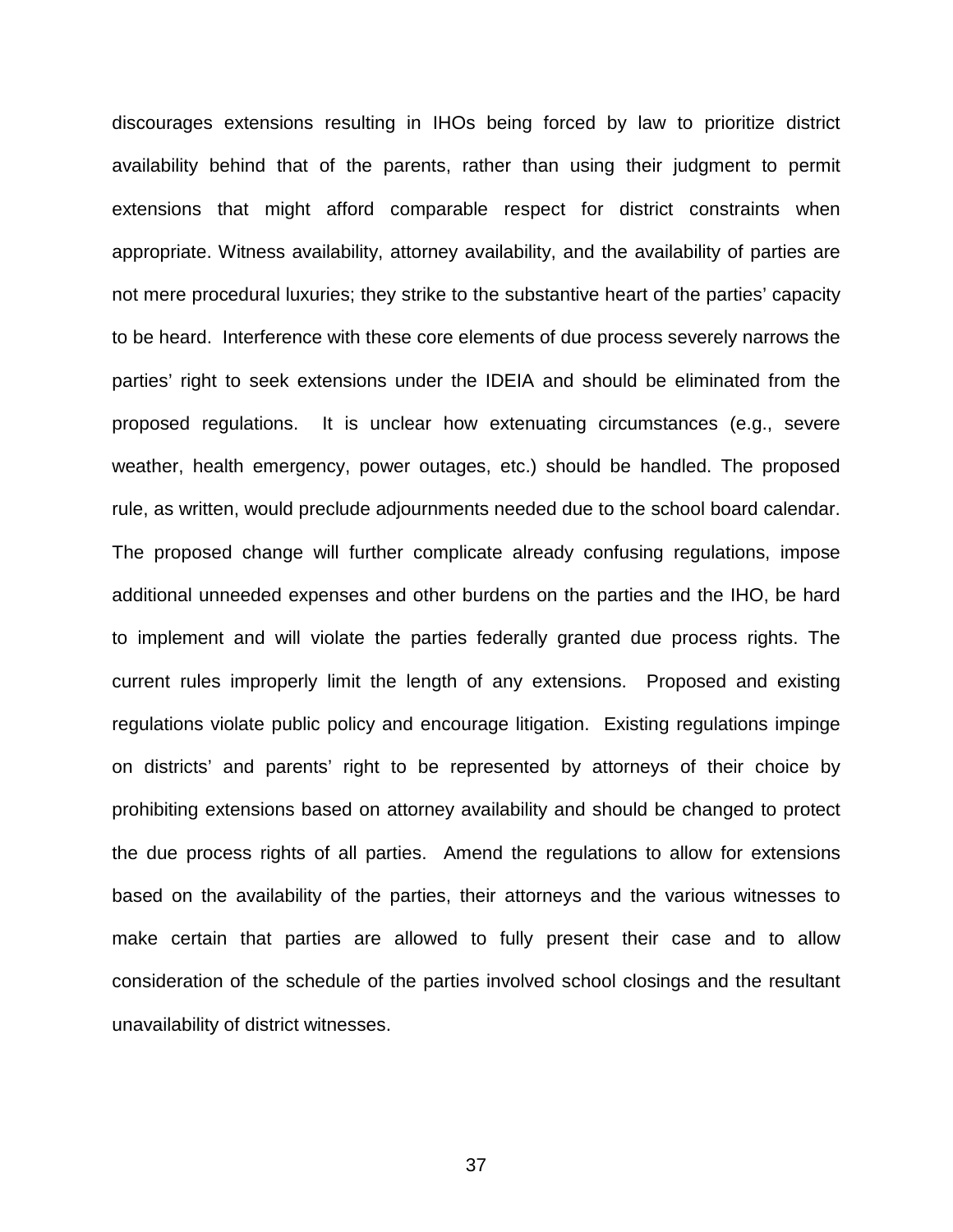## DEPARTMENT RESPONSE:

The State must have procedures in place to ensure that extensions to impartial hearings are properly granted. Because New York State's impartial hearing system includes approximately 125 independent IHOs, the State must rely on its regulations and reviews of IHO conduct to responsibly oversee the federally-required timelines. This responsibility was further enforced in a court settlement agreement whereby the State agreed to the regulations on extensions to impartial hearings. Even with these regulations and the State's oversight of these regulations, the Department finds that IHOs have not always properly exercised discretion in these matters. Therefore, the current regulations regarding extensions are not proposed for repeal or substantive amendment. IHOs have the authority to grant or deny a party's request for an extension. Current regulations that authorize an IHO to grant a party's request for an extension require that the IHO fully consider the cumulative impact that the requested extensions would have on the child's educational interest or well-being which may be occasioned by the delay, the need of a party for additional time to prepare or present the party's position at the hearing, any financial or other detrimental consequences likely to be suffered by a party in the event of delay and whether there has already been a delay in the proceeding. Further, the regulations prohibit extensions for certain reasons unless there is compelling reason or a specific showing of substantial hardship that would warrant an extension for these reasons. The proposed amendment relating to the considerations prohibits, consistent with federal law, an IHO from soliciting extension requests, granting extensions on his or her own behalf (e.g., to accommodate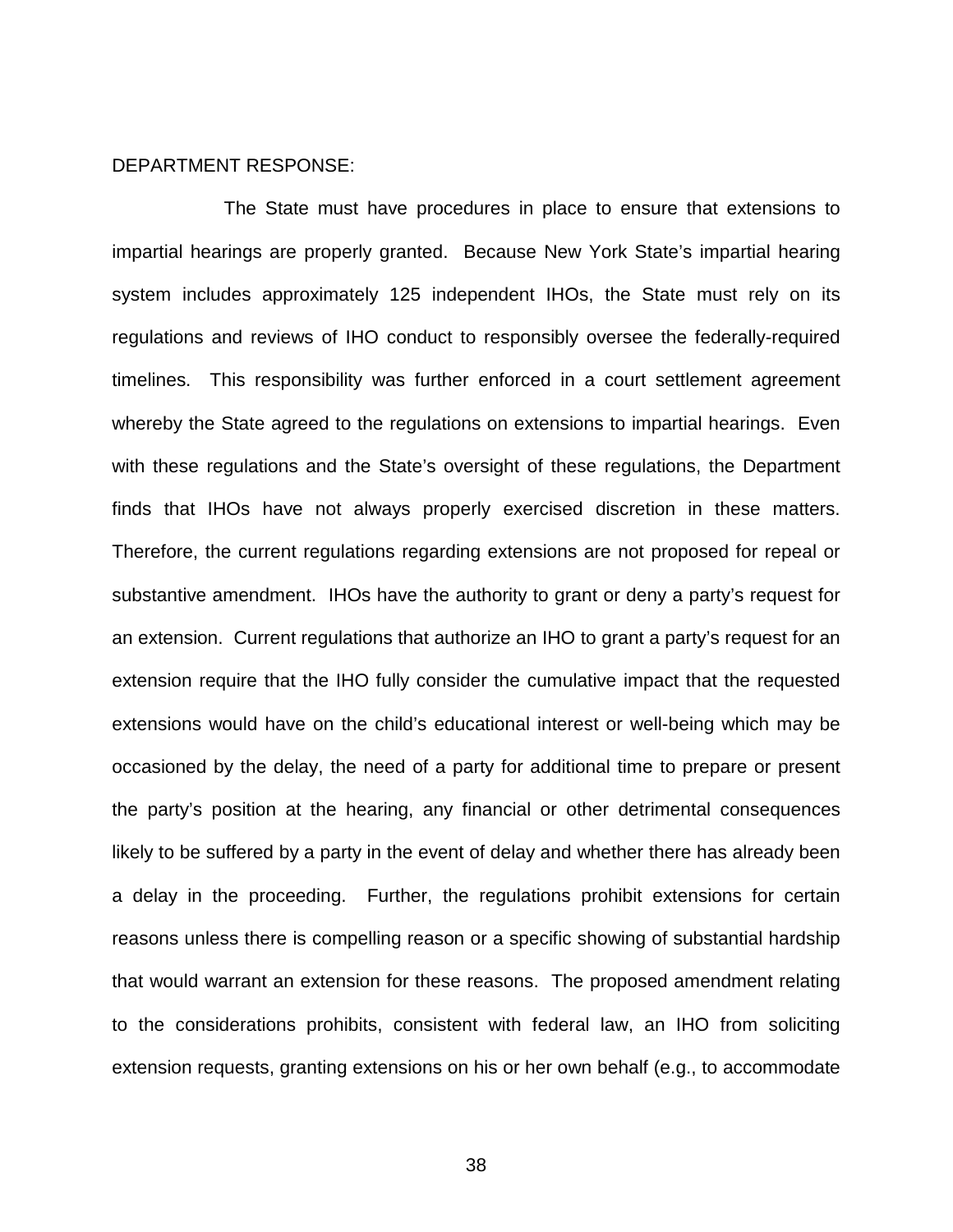his/her vacation plans or work load), and unilaterally issuing extensions for any reason. Federal law authorizes an extension to the timeline only by request of one or both of the parties and the IHO may not use his/her position of authority to influence the parties to request extensions. The proposed amendments further clarify the intent of the current regulatory considerations regarding the impact on the child's educational interest or well being, a party's fair opportunity to present its case and the adverse financial or other detrimental consequences likely to be suffered by a party in the event of a delay. This proposed amendment does not impose additional restrictions on granting extensions, but rather strengthens and clarifies the IHO's authority and responsibility to bring the impartial hearing to a timely resolution and grant extensions only when it is proper. The State has studied the extensive use of extensions in special education impartial hearings and has reviewed numerous cases in which the IHO did not properly document the reasons for such decisions. However, to address some of the above comments, the proposed amendment has been revised to remove the two additional considerations proposed (whether the reasons for the delay were foreseeable and whether granting the extension is likely to contribute to reaching a final decision within the revised timeline or is likely to cause additional extension requests). However, the Department believes these are reasonable and relevant additional factors that the IHO should also be considering to ensure that the impartial hearing is expeditiously and efficiently managed. In determining whether to grant a request for an extension, the IHO must promptly respond in writing to the parties and set forth the facts relied upon for each extension. Upon further reflection by Department staff, section 200.5(j)(5)(ii)(a) was also revised to clarify that in considering whether to grant a request for an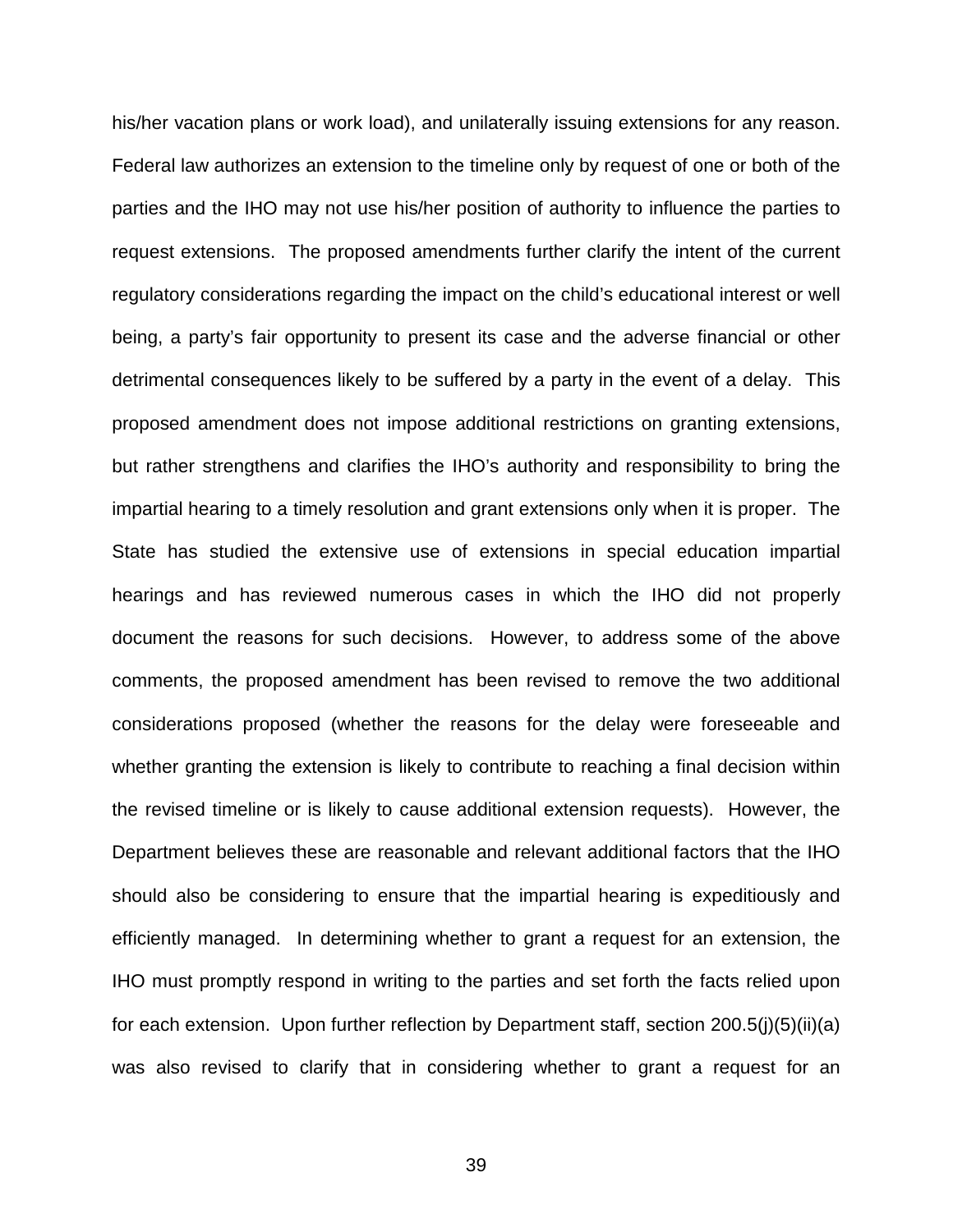extension of the hearing, the IHO should consider whether the delay of the hearing would positively contribute to, or adversely affect, the child's educational interests or well-being. Such section had originally required the IHO to consider the overall impact of the delay on the child's educational interests and well-being. The revisions are necessary to clarify that the IHO should continue to consider whether the delay would result in an adverse impact on the child, as well as whether the delay would positively contribute to the child's educational interests, such as awaiting a determination of custodial matters in a pending divorce proceeding or foster care placement, which would clarify the identity of the individual acting as the parent or guardian with the educational decision-making authority.

#### COMMENT:

The proposed amendment would limit the time permitted in cases where both parties represent, in good faith, that a matter is going to settle and offers credible statements to support the need for additional time to do so. This proposal, while a step forward, pushes matters unnecessarily into costly and time consuming adversarial proceedings, regardless of the parties intentions, and it runs counter to the overriding intent of the law that embraces a cooperative model and early conflict resolution. Settlement negotiations are a legitimate ground for requesting an adjournment and should not be limited to one 30-day period. Settlement negotiations should be encouraged as a third means of non-adversarial dispute resolution (after resolution and mediation), not discouraged as they are in the proposals. Settlement agreements must allow for public notice, school board meetings, etc. Settlement agreements should be a reason for granting extensions, but should not have an arbitrary time limit. The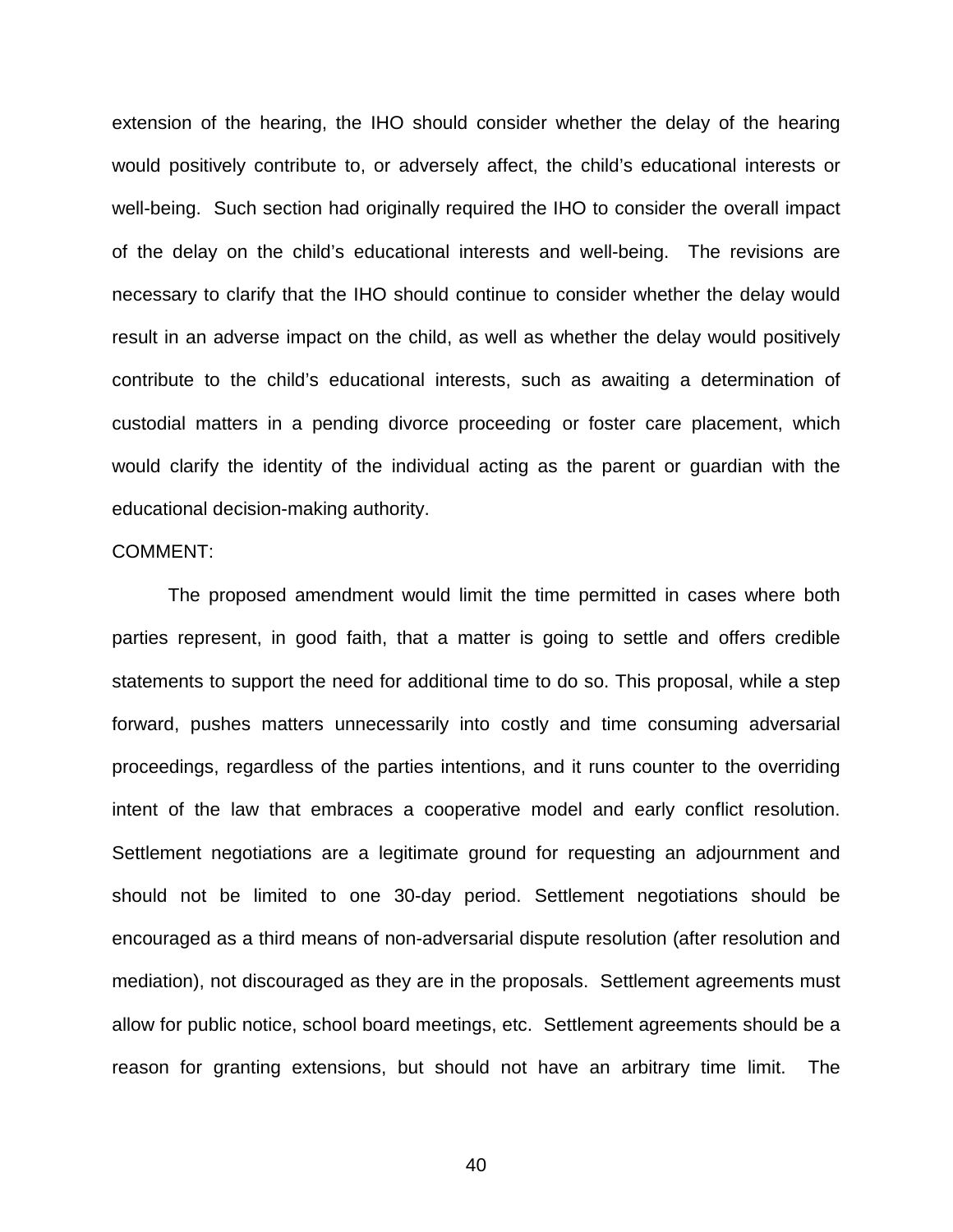proposed amendment should be modified to a 45-day extension for the purpose of settlement negotiations to give the parties enough time to exchange documents and resolve all aspects of the case. Narrowing the parties' right to seek extensions should be eliminated from the proposed regulations. What is the purpose of allowing only one extension for a settlement process that often takes additional years?

# DEPARTMENT RESPONSE:

Nothing in the proposed amendment discourages settlement negotiations and agreements. IDEA, as reauthorized in 2004, provided a 30-day period prior to the parent's right to a due process hearing for the purpose of providing the parent an opportunity to discuss the due process complaint with the school district so that the school district has an opportunity to resolve the complaint and to enter into a written settlement agreement with the parent prior to initiating an impartial hearing. In addition, the parties may agree to waive the resolution process to use mediation to resolve the dispute, or if both parties agree in writing, to continue the mediation at the end of the 30 day resolution period. However, once the impartial hearing is initiated, it is the IHO's responsibility to ensure that the matter is resolved in a timely manner. Nothing in the proposed amendment would limit the parties' continued discussions around settlement during the hearing process. Because the proposed amendment that would authorize the IHO to approved one 30-day extension for settlement discussions was read to limit the IHO's discretion to grant or not grant a party's extension based on a full consideration of the cumulative impact that the requested extension would have on the child's educational interest or well-being which may be occasioned by the delay, the need of a party for additional time to prepare or present the party's position at the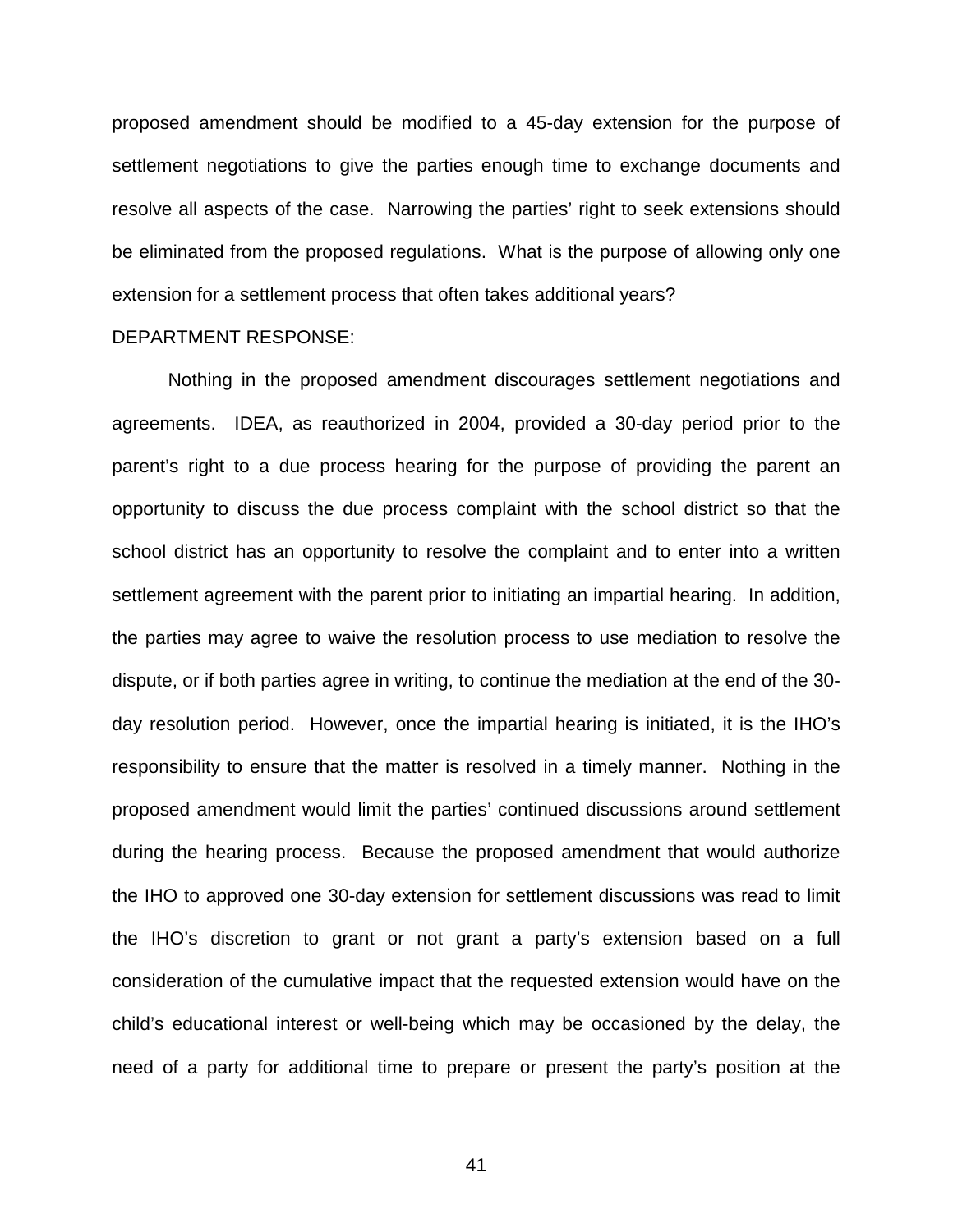hearing, any financial or other detrimental consequences likely to be suffered by a party in the event of delay and whether there has already been a delay in the proceeding, it has been deleted in the revised proposed amendment.

# **Section 200.5(j)(3) – Withdrawals of Requests for Due Process Hearings** COMMENT:

 The proposal is appropriate as it is very costly for school districts to be "held" up on revisiting issues both in attorney's fees and professional time. This recommendation will eliminate confusion and decrease inefficiencies in the current process; reduce any incentive to withdraw a due process hearing complaint with the intent of reactivating the complaint later to improve chances for a favorable decision under a new IHO; support the State's efforts to eliminate forum shopping through the withdrawal and re-filing of due process complaints; will assure parents that legitimate requests for withdrawal will be respected; ensure that neither party will be able to manipulate the system to their advantage by withdrawing and resubmitting requests; and provide greater assurance that the process will be used to reach good decisions rendered on their merits and minimize the capacity for parties to use the process to their advantage in a manner that is unrelated to the merits of the issues in questions.

# DEPARTMENT RESPONSE:

Comments are supportive and no response is necessary.

## COMMENT:

The proposed amendment to section 200.5(j)(6)(iv) contains a typographical error in that it fails to state that the original hearing officer would be appointed to hear the refiled due process complaint. The proposal will be interpreted to have the IHO who is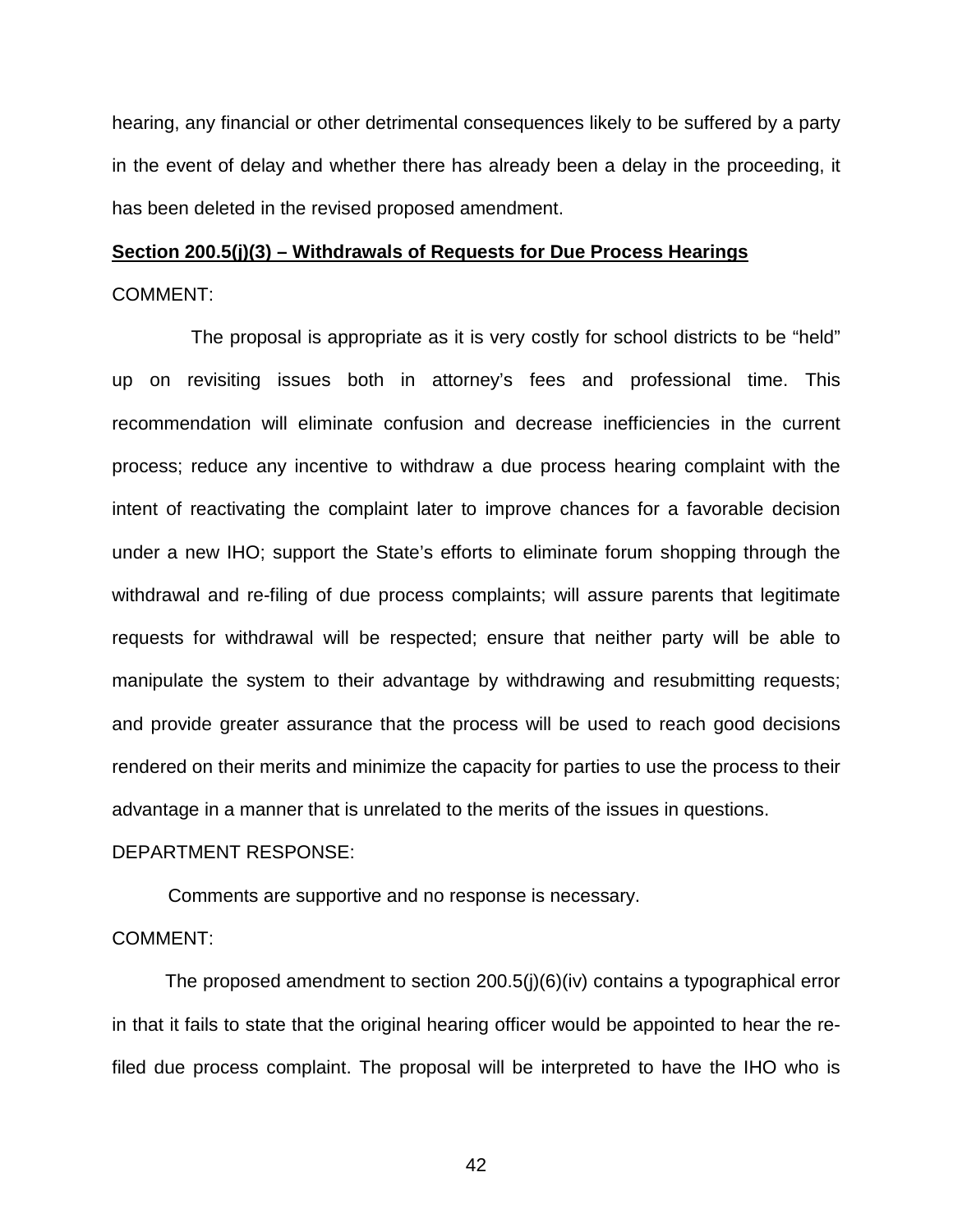assigned to a hearing that results in a settlement for school year #1, (a settlement that would be accompanied by a withdrawal) then, arbitrarily assigned to the hearing brought by the same parents/child for school year #2. The proposal is unclear; there is a need for more discussion to know the pros and cons. A parent should have an unrestricted right of withdrawals. The existing proposals go substantially further than the IDEIA appears to permit or than standard *res judicata* doctrine would routinely allow. Whether or not a post-commencement withdrawal is with or without prejudice should be a matter for the IHO to determine in light of the facts of the case. Insofar as the matter, if re-filed, will return to the same IHO, the presumption should be that the matter may be withdrawn without prejudice unless a balancing of the equities supports an order that the withdrawal is with prejudice. Automatic determination of when prejudice attaches should not occur. Restricting a parent's ability to withdraw a case without prejudice after the pre-hearing conference may force parties into unnecessary hearings and will increase the cost of litigation. Parties will have very little time after a hearing request has been filed before they need to seek IHO permission to withdraw without prejudice. The proposed regulations include a strong presumption that an IHO should find that withdrawals are with prejudice and require a motion to be made if a party seeks to withdraw without prejudice. The proposal strongly advises IHOs against permitting hearing requests to be withdrawn without prejudice. The proposed changes may force parents who currently would settle hearings without litigation to go forward to a hearing even when the district fully supports the parent's request to withdraw without prejudice; this will greatly increase costs of hearings without a benefit for anyone involved. Giving IHOs authority to dismiss claims with prejudice creates disincentives for settlement